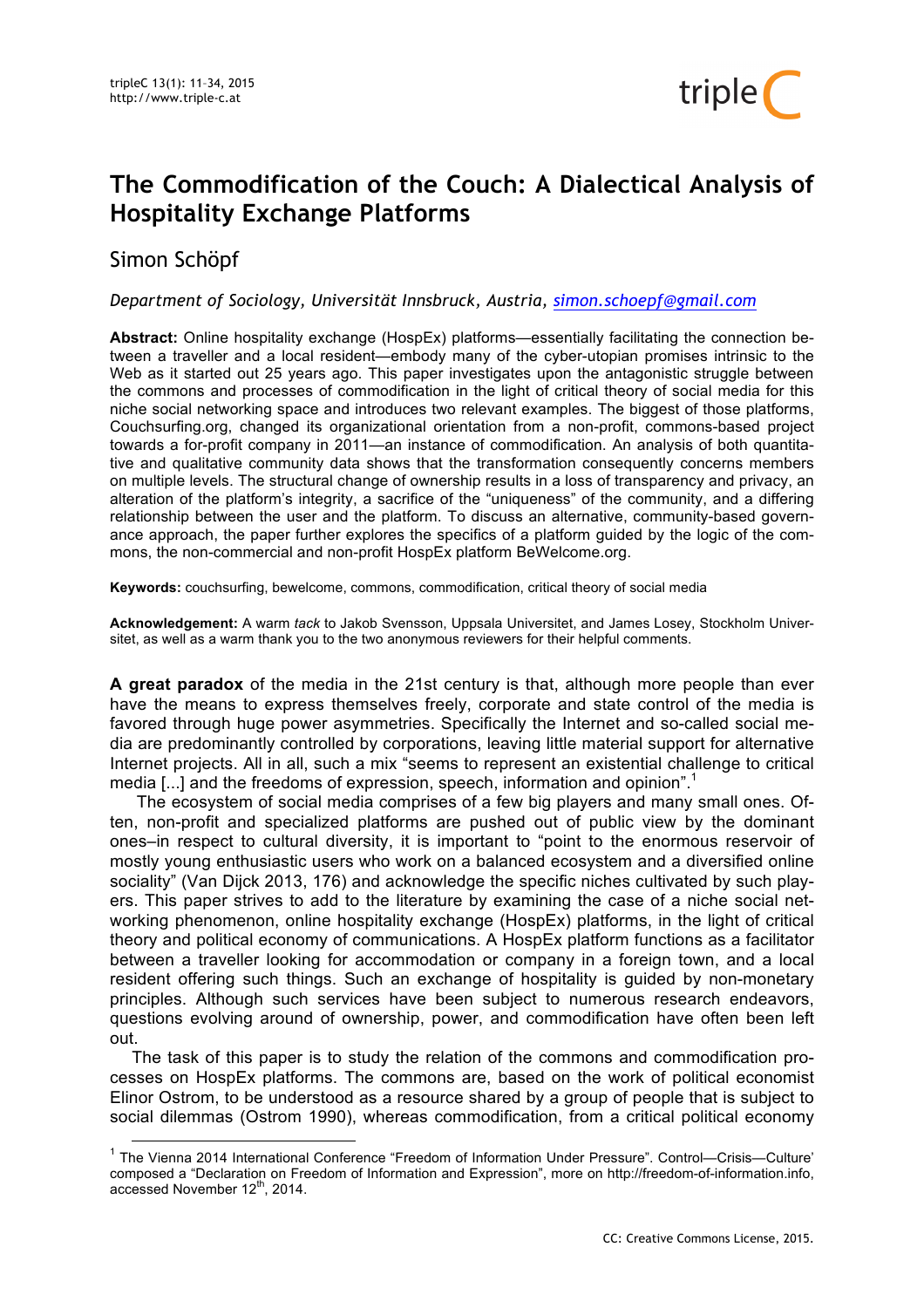perspective, refers to the "process of transforming use values into exchange values" (Mosco 1996, 141). Using the illustrating case study of HospEx platforms, exemplifying both commodification processes and the expansion of the digital commons, the paper strives to connect theoretical issues around power structures, political struggles, participatory democracy, and the strengthening of the commons with empirical data and investigates whether the current model of informational capitalism potentially endangers societally valuable projects by commodifying the ownership structures. The resulting striving for profits (and not necessarily user satisfaction) may have threatening and negative consequences for all the users of platforms and society at large. We find that the digital media are "able to support both the expansion and the commodification of the commons" (Allmer 2013, 17). Depending on the structural orientation of a platform, web users can be either participating citizens or passive consumers.

The paper proceeds as follows: After setting the stage by posing the relevant questions, critical theory of social media will be introduced as the guiding framework. Subsequently, the main concepts of the commons and processes of commodification will be explained before proceeding to apply all of the above to the empirical case study of hospitality exchange networks. The reader will be walked through the history, existing research, and the commodification of Couchsurfing before being introduced to a non-profit alternative, BeWelcome.

> *"The law locks up the man or woman / Who steals the goose from off the common / And geese will still a common lack / Till they go and steal it back."*  $-$  Anonymous<sup>2</sup>

# **1. Theoretical Discussion**

The aim or this paper is to shed light on the dialectic between two concepts in the context of digital media: the commons and commodification. Couchsurfing, with more than seven million members the by-far biggest online hospitality exchange network, was built on large extends by dedicated volunteer time, working under the promise that the site would become an official non-profit organization; that is, a digital commons: shared by all, owned by no one. However, a "recurrent problem for any successful digital commons is the temptation to privatize and monetize the value generated by it" (Bollier 2011b, online). In 2011, the owners of the platform accepted \$22.6 million in venture capital. What changed through this is not the free service enjoyed by a community of travellers, but the fact that the platform now has obligations to create profits for the investors, wanting to see a return on their investment. From this development, several question arise: Are commodification processes, on Couchsurfing in particular and the Internet in general, problematic? Would non-commercial, commons-based alternatives be a better example? Does it matter who owns and governs a platform for the regular user?

Murdock (2013, 167) identifies the area around "gifting, sharing, and caring" as an urgent research challenge. Activities contributing to the commons, collaborative projects that produce material freely accessible to all are grounded in such practices, and we need to "investigate the conditions that encourage and sustain this commitment, as well as the forces that deflect, dissipate, or subvert it". Following suit, the guiding question will be: "*What role do commodification processes on the one hand and the commons on the other play on hospitality exchange networks?*" The paper will further investigate an alternative, non-profit, commons-based hospitality exchange platform, BeWelcome, to find out how alternative social media platforms work and can best be sustained. Going beyond criticism, those recommendations should be seen as a contribution towards commons-based social media.

 $2$  Verse four of a poem that, apart from being anonymous, seems to be extremely hard to date. Boyle (2008) made an attempt and found that it probably originated in the enclosure controversies of the 18th century; the first reference he was able to discover is from 1821.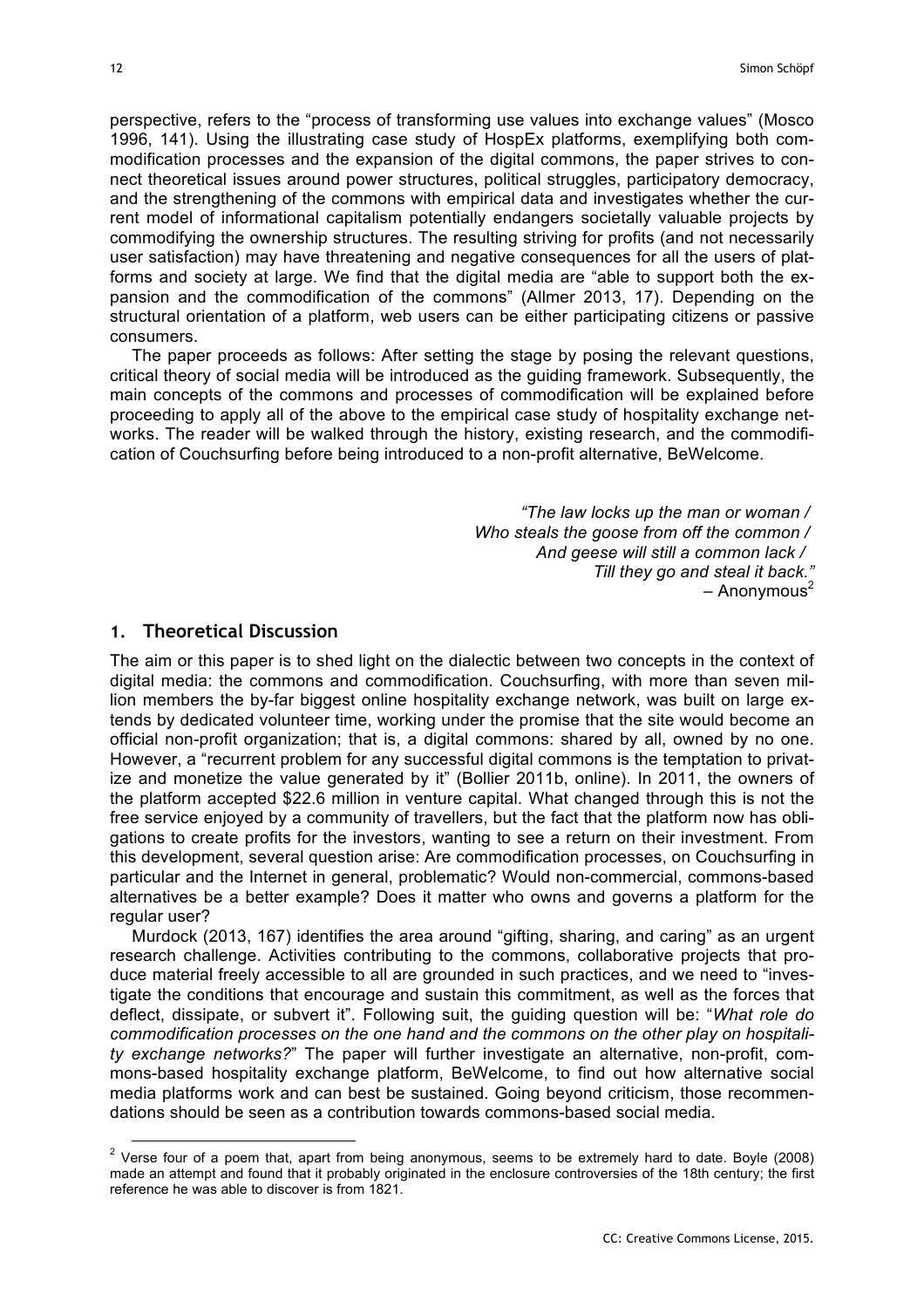An exploration of all technical, economical, social, and cultural perspectives is needed to fully grasp how recent changes in our media landscape have "profoundly affected—if not driven—our experience of sociality" (Van Dijck 2013, 5). Acknowledging the fact that the Internet is a technology omnipresent and neatly enmeshed in increasingly more fabrics of (Western) everyday life, McChesney (2013, 3) claims that we are now, possibly for the first time in history, able to "make sense of the Internet experience and highlight the cutting-edge issues it poses for society", but also to "better understand the decisions that society can make about what type of Internet we will have and, accordingly, what type of humans we will be and will not be in future generations".

## **1.1. A Critical Theory of Social Media**

This section briefly outlines the theoretical framework necessary to critically engage with media in general and social media in particular, consisting of (1) political economy of communications and (2) critical theory. Political economy deals with and analyses the structural features of capitalism, such as the causes of crises. A critical political economy of communication (PEC) is concerned with the power relations governing the production, distribution and use of information, de-centring the media by primarily analysing the workings of capitalism, thereby being committed to moral philosophy and praxis (Mosco 2009, 2–5). Such an approach chooses organisational structures as the main focus and identifies the "concrete social actors who are power holders", examining their "global networking and their local workings" (Castells 2009, 430). What such a political economy approach leaves out, however, are questions of sociality: What is "*social*" about social media? How do platforms shape and penetrate different forms of sociality? In other words, "institutional power structures *alone* do not yield insights into how platforms evolve in tandem with their users and content" (Van Dijck 2013, 28).

To fill this gap, critical theory helps to explain causes, conditions, and potentials and provides a "self-understanding [...] of the age concerning its struggle and wishes" (Marx 1997, 315). We are further reminded that "everything that exists in society is created by humans in social relationships and that social relationships can be changed" (Fuchs 2014a, 17), implying a critique of (dominant) ideology as an important cornerstone. Following the Frankfurt School tradition means to see critical theory as a critique of domination and exploitation, as ethical and concerned with human happiness, as advancing struggles and political practice and as making use of dialectical reasoning. The approach sets big emphasis on ideology critique where ideology "encompasses strategies and attempts to make human subjects instrumental in the reproduction of domination and exploitation" (ibid., 22). Contrasting instrumental and critical ways of seeing, it was noted that administrative research on communication systems tends to examine "*what is"*, and critical research rather focuses on the "*why"*, incorporating political, social, and economic consequences, as well as being "likely to question the implications, for all members of society, of the power relations that emerge with scientific and technological innovation" (Mansell 2012, 35).

Both critical theories, the Frankfurt school and PEC, should be understood as being complementary. A methodological combination of the two approaches will be the guiding theoretical framework, described by Fuchs (2014a, 24) as a "critical theory of social media", meaning that it "outlines the predominant forms of capital accumulation of social media, the class relations and modes of surplus value exploitation underlying theses capital accumulation models, and analyzes the ideologies underlying capitalist social media and the potentials and limits of alternative social media and struggles for a just society that enables commonsbased digital media".

# **1.2. Commons & Commodification**

More than fifty years ago, Briggs (1960) criticised that "massive market interests have come to dominate an area of life which, until recently, was dominated by individuals themselves" and arguably, the situation did not change for the better. Sandel (2012) documents the spread of commercialism and argues that we have drifted from *having* a market economy to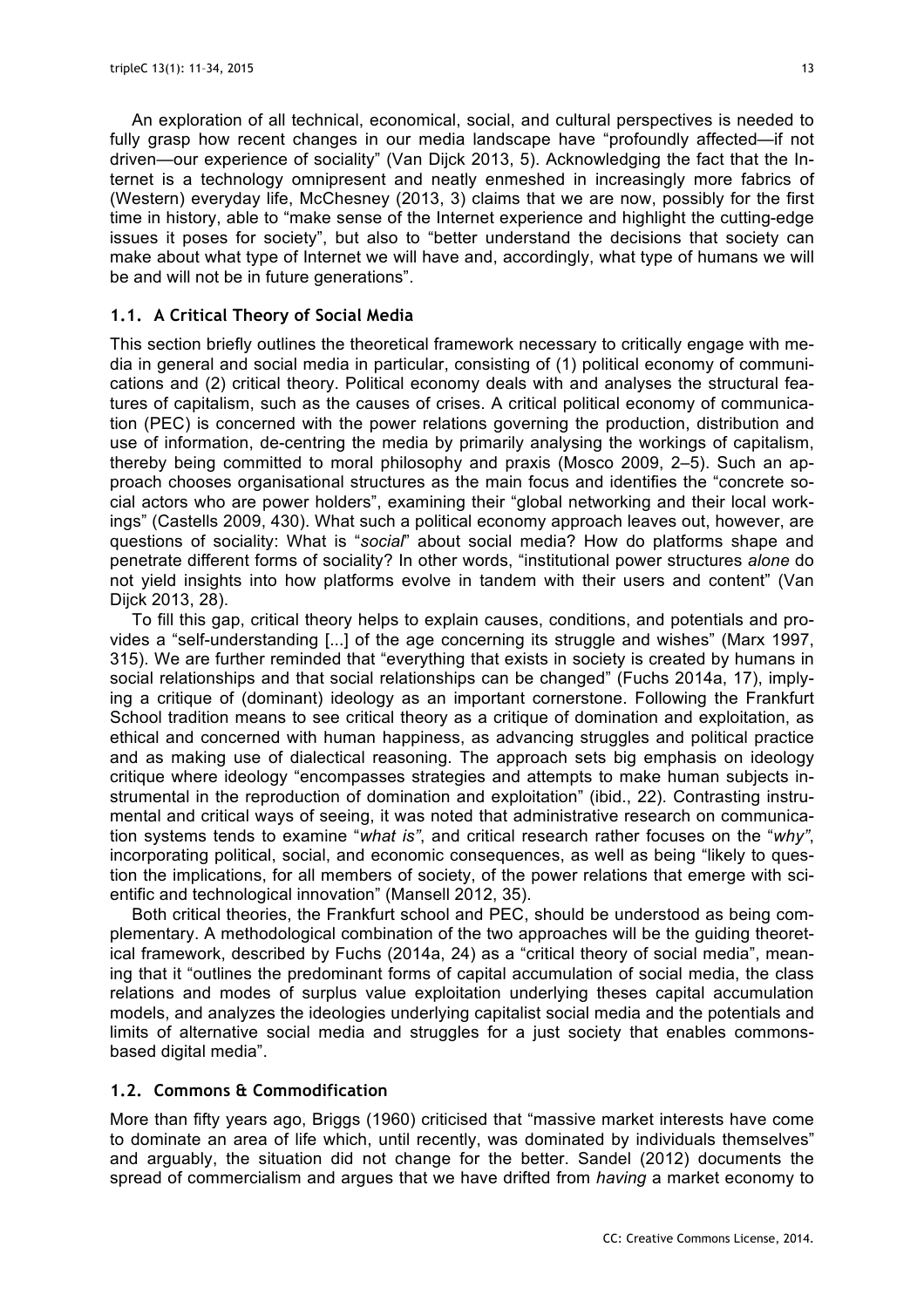*being* a market society in a variety of spheres, ranging from education to health to environmental protection. Looking at the digital world, the rapid growth of social media platforms since the turn of the millennium was accompanied by the incorporation of sites by existing and new information companies and, "virtually overnight, replaced dot.communism by dot.commercialism" (Van Dijck 2013, 10). Murdock (2013, 163) argues that the worldwide embrace of marketization and the global generalisation of consumer culture is "arguably the most concerted threat to the possibility of using digital technologies to construct a new cultural commons". <sup>3</sup> Van Dijck (2013, 4) observes:

Companies often appeared less interested in communities of users than in their data–a necessary by-product of making connections and staying connected online. Connectivity quickly evolved into a valuable resource as engineers found ways to code information into algorithms that helped brand a particular form of online sociality and make it profitable in online markets—serving a global market of social networking and user-generated content.

Commodification—seen as the process of "making things exchangeable on markets either actually and/or discursively by framing things as if they were exchangeable" (Sevignani 2013, 733)—is a helpful construct for naming such tendencies. Hyde (2010, 58) argues that developments of commodification have turned the basis of the previous settlement upside down. Where once "everything belonged to the commons", except for material removed "for a short term, and for good reasons", now the point of departure is "the assumption of exclusive ownership"; Initiatives<sup>4</sup> constituting to "a new enclosure movement" (Murdock 2013, 164). However, as long as mass media have been around, the precision of the commodification process have been confounded, as people share books or leave a newspaper in a café. With digital technologies, sharing became ever easier and widespread, and Mosco calls it "no surprise that music file sharing has become a way to avoid the high price of a music CD" (2005, 157). The "commodification of the commons through private media is not unchallenged" (Sandoval 2014, 159). And, as Hardt and Negri (2009, 153) point out, commercial media do also depend on the commons besides commodifying and appropriating them.

Sevignani (2013) notes that thoughts of developing non-commercial Internet services are almost absent looking at official political agendas, and processes of rethinking privacy face powerful resistance. However, the combination of technical, legislative, and self-regulatory measures can be an effective instrument for improving public policy and to resist commodification processes, making "alternative, non-commercial Internet services more powerful and popular" (ibid., 738). Further, "possessive individualism on the Internet would decrease" (ibid.), and users would be helped to "reassert control over their community resources" (Bollier 2007, 38)—a strengthening of the idea of the digital commons. Sandoval analyses that as of today, "media companies have been quite successful in capturing the social usage of media that produces media commons and transforming it into a means for generating private profits" (2014, 159). To overcome this struggle, resistance in the form of a political movement is needed, taking up the contradiction for "the expansion of the social logic from productive forces to relations of production" (ibid.), only then will there be success in establishing a commons-based media system that is "truly social". The following lines will illustrate the above by using the case study of HospEx platforms.

 $3$  At the heard of it is the danger that most people's online lives in Western economies are increasingly orchestrated by a small number of mainly American corporations, led by Google, Facebook, Apple, and Amazon: "Rather than providing a public park, open to a variety of uses and serendipitous encounters, the Web is becoming a series of walled gardens tailored to already-established interests and preferences" (Murdock 2013, 164).<br><sup>4</sup> The economic base for most commercially organised Web activity relies on gathering and selling user data and

thus, "the Internet has become the vehicle for increasing intensified and personalised forms of promotional address" (Murdock 2013, 164). This can either be done through online sales or increasingly, through utilising unpaid labour of 'prosumers' into the development of new commodities, sold for the benefit of a selected few (cf. Fuchs 2014b). So, the audience commodity as identified by Smythe (1981), i.e. audience attention sold to advertisers, is now additionally milked for the productivity of unpaid labour.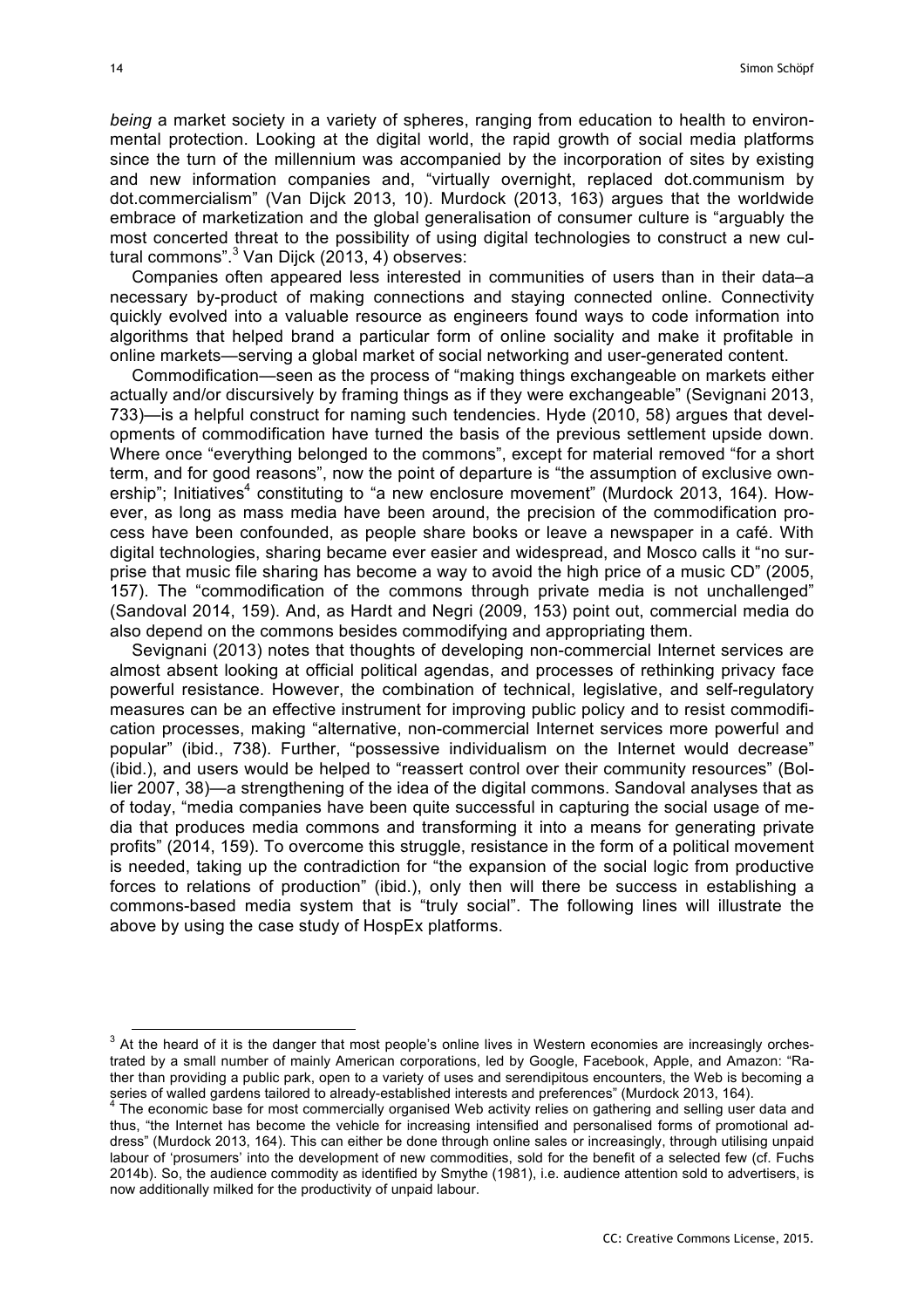# **2. The Commodification of the Couch**

Seen in its historical context, the concept of "*hospitality*" harks back to Greek and Roman or Enlightenment antecedents where it entailed a "sacred obligation not just to accommodate the guest, but to protect the stranger who arrived at the door" (Lynch et al. 2011, 4). Some thousand years later, research on the concept of hospitality is said to "bear on some of the most pressing social, cultural and political questions of our time" (ibid., 3). Hospitality exchange, then, refers to centrally organised networks of individuals who trade accommodation without monetary exchange; the aim is to connect travellers with local residents in the cities they are visiting. While such concepts find their roots in letter- and catalogue-based services after the Second World War, networks increasingly moved towards using web sites where they have been growing exponentially since the early 2000s. According to Bialski (2012), such an online-based connection between thousands of users is not unlike the search for a physical home, but in a virtual space; a habit she refers to as "emotional tourism". This is how the usage of HospEx networks differs from mainstream package tours—meeting locals usually involves a lot of emotions. Furthermore, engaging in that style of traveling is to a certain extent not fully predictable and thus more likely to feature surprises (Bialski 2007). A central element of HospEx platforms besides their non-monetary character is thus intercultural exchange—there is no standardised code of conduct of how such encounters will happen, rather meeting with strangers builds on the values of openness under the premise of authenticity and mutual respect (Steinacher 2012). Usually, one finds two distinct types of users on such platforms: A '*host*', offering a place to stay, and a "*surfer*" or "*guest*", searching exactly that. A typical user usually embodies both types and moves fluidly between those roles (Bell 2012)—a host while at home, a surfer while traveling. The purpose of a HospEx platform is to connect the two, and over the years, many different such platforms emerged— Kühner and Pagès (2010) describe 36 different networks. The following lines will introduce some of the more popular hospitality exchange platforms and their key characteristics.

## **2.1. Couchsurfing's Transition to a For-Profit Company**

Couchsurfing.org (CS) was launched in 2003 $<sup>5</sup>$  as a hospitality exchange network offering free</sup> accommodation for global travellers, usually for a few nights at a time. Couchsurfing provides a platform to connect people who share passion for traveling. After signing up free of charge, new members are asked to complete a detailed personal profile: "As with other social networking sites, members' profiles are at the heart of the Couchsurfing website" (Molz 2012c, 217). Apart from biographical information like age, gender, and education, a CS profile also offers the possibility to inform others about one's past travel experiences, one's interests and philosophy, the "*Types of People I enjoy*", or "*One Amazing Thing I've Seen or Done".* Additionally, there are possibilities of uploading photos and describing one's—the couch being a "metaphor for the hospitality the host is willing to extend" (ibid., 218), but which can be any kind of sleeping surface, often literally a couch.

CS users can either engage in "*surfing*", meaning to contact members at a certain destination with the request to stay overnight at that person's home, or "*hosting*", meaning to accommodate such surfers. Also, it is common that users meet up for "a coffee" to socialise and meet local people while traveling. In any case, the focus is on physically meeting people chosen through the means of an online platform, as is CS's mission statement, to "create inspiring experiences".<sup>6</sup> Thus, the platform is all about sharing experiences, and offering sleeping surfaces, for reasons strictly disconnected from monetary profit.

<sup>&</sup>lt;sup>5</sup> The founding story has it that Casey Fenton, an American student, got the idea for the project when he found himself with a flight to Iceland, but no place to stay; to find lodging, he e-mailed thousands of students at the University of Reykjavik asking for shelter for the weekend and accordingly, got dozens of positive replies. The idea to come up with an online service focusing on the connection between hosts and guests wasn't a far throw from that experience.

<sup>&</sup>lt;sup>6</sup> http://www.Couchsurfing.org/about, accessed January 18th, 2014. This 'mission statement' is however relatively new and some see it as an effort to "rebrand" the site away from overnight stays, at least for statistical reasons.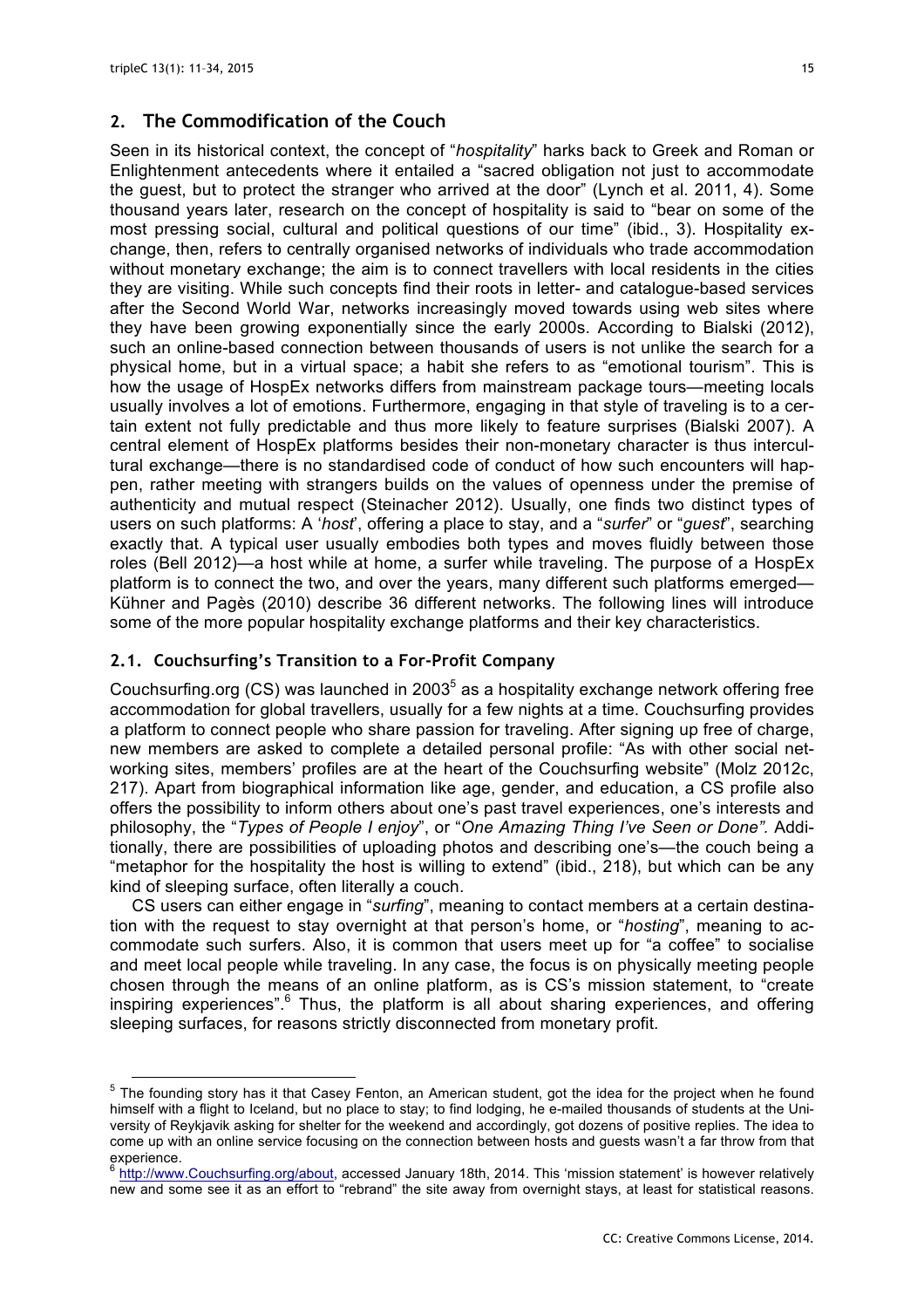Initially, the CS platform was established in April 2003 as a non-profit corporation registered in the US state of New Hampshire. In 2006, the project almost collapsed and was already declared dead<sup>7</sup> due to a database crash, but community efforts brought the site online again. In 2007, CS registered in New Hampshire as a charitable organization and for the following years, the founders had pleaded<sup>8</sup> with the Internal Revenue Service (IRS) to grant their website official "501(c)3 status" by arguing that the CS facilitates cultural exchange. However, CS was already negotiating with future investor Benchmark in 2010, where "founder" Dan Hoffer working at Benchmark, and by February 2011 it became clear that the status would not be approved, and upon receiving a determination letter from the  $\text{IRS},^{10}$  CS was given 30 days to file protest; CS's management did not reply. After the deadline had passed, the non-profit was closed down.

In May 2011, "*Better World Through Travel, Inc.*" was incorporated in Delaware, USA, under the ownership of Casey Fenton and Dan Hoffer, with the purpose of receiving the assets of "*CouchSurfing International, Inc*.", the former non-profit organization. The rhetoric accompanying the transformation was that Couchsurfing was now a "B Corporation",<sup>11</sup> or "B corp". There are no legal requirements connected to that label, companies passing the evaluation theoretically process aim for business goals other than raw profit, such as transparency, sustainability, or environment-friendliness; in general, "to redefine success in business".<sup>12</sup> The Couchsurfing leadership used the "B corp" rhetoric after the incorporation as a means to justify that such a change is "actually the best thing that could have happened", because "economic crisis made survival difficult" and "the non-profit structure [. . .] can really limit our ability to innovate". Leadership claimed that for "various legal reasons they had no choice but to convert to a for-profit structure" (Feldman 2012, 6). Further, they argued that being a nonprofit "isn't Couchsurfing's core identity. Our identity is our vision and mission: We get people together".<sup>13</sup> In a letter to the community, Fenton declared that, "Couchsurfing is not for sale, and money is not our goal".<sup>14</sup> However, the assets of Couchsurfing were indeed sold, and Fenton soon found himself on the Board of Directors of a new corporation that had millions of dollars in investments. A "*Certified B Corporation*" has no legal status and is merely a label granted out by another organization,<sup>15</sup> paid for by the business asking to receive the label.<sup>16</sup>

(Source: personal conversation with a member who has had extensive oral dialogues with Fenton and Espinoza). <sup>9</sup> Effectively a tax-exempt status for being a charitable non-profit organization, see

http://www.irs.gov/Charities-&-Non-Profits/Charitable-Organizations/Exemption-Requirements-Section-501(c)(3)-  $\overline{\text{Organizations}}$ , accessed October 18<sup>th</sup>, 2014.<br><sup>10</sup> The conclusion of the letter states: "Because a substantial purpose of your organization is to confer economic

1

Counting "inspiring experiences" allows CS to count all meet-ups as if they were overnight stays, inflating the numbers.

 $^7$  See Fenton's letter to the community, http://techcrunch.com/2006/06/29/couchsurfing-deletes-itself-shuts-down, accessed November 13th, 2014.<br><sup>8</sup> Some say that CS insiders "refused" to meet IRS rules about charitable organisations for 5 years, or that they

<sup>&</sup>quot;delayed finishing their application proposal" for 5 years to benefit from tax advantages and exploit volunteer labor until the clock ran out. "Most informed people would doubt they pursued charitable status with any vigor. While they may have been willing to accept a charitable status that guaranteed the insiders special status and financial power, the IRS explains in their refusal letter that that was not acceptable."

benefits to your members, you are operated to serve a private, rather than, a public interest. [..] Moreover, the private interests served by your activities outweigh the public interests. Therefore, you are not operated primarily for the common good of the community. You are not a social welfare organization as described in section 501(c)(4) of the Code or any other section of the Code."

Excerpt from: #19 2011 TNT 123-19 IRS DENIES EXEMPTION APPLICATION OF SOCIAL NETWORKING WEBSITE OPERATOR. (Section 170 -- Charitable Deduction) (LTR 201125045) (Release Date: MARCH 30, 2011)

<sup>&</sup>lt;sup>11</sup> http://www.guardian.co.uk/travel/2011/aug/26/Couchsurfing-investment-budget-travel, accessed October 18<sup>th</sup>, 2014.

<sup>&</sup>lt;sup>12</sup> http://www.bcorporation.net/what-are-b-corps, accessed January 18<sup>th</sup>, 2014.<br><sup>13</sup> As explained by founder Casey Fenton in an official video about the transformation: See https://www.youtube.com/watch?v=VCEh5wt0cU0, accessed March 26th, 2014<br><sup>14</sup> See http://blog.couchsurfing.com/a-letter-from-co-founder-casey-fenton/, accessed March 26th, 2014<br><sup>15</sup> See http://www.bcorporation.net/community/

Accessed October 7<sup>th</sup>, 2014.<br><sup>16</sup> It can be added that Couchsurfing received the minimal possible score to pass the evaluation.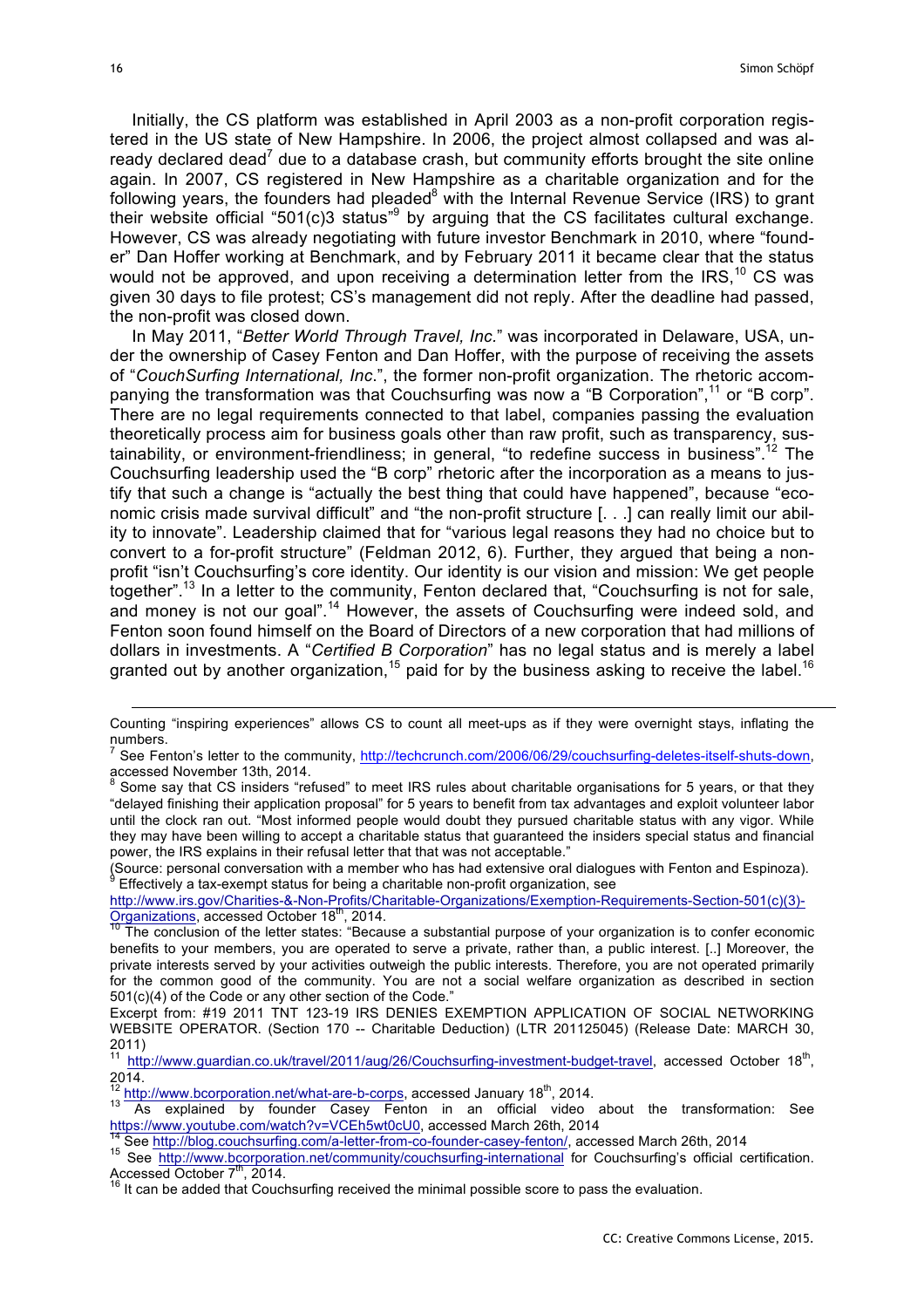Furthermore, a "*B Corporation*" is *not* to be confused with a "*Benefit Corporation*", <sup>17</sup> an actual legal corporate form in the US designed for for-profit entities that want to privilege society and the environment in addition to profit in their decision making process.

To summarise an arguably confusing discussion, Couchsurfing was approved by another company to be labelled a 'certified B corporation', deriving no legal obligations; it does not have the corporate form of a 'benefit corporation'. From a legal point of view, Couchsurfing has been registered as a C corporation in the US State of Delaware since May 2011 (first under the name of "*Better World Through Travel, Inc.*", which after the need for secrecy ended was renamed "*Couchsurfing International, Inc."),* obliged under US jurisprudence to maximise stockholder profit.

Up until 2011, CS managed to be funded by voluntary user-donations; a user could decide to get "verified", meaning that by a donation of \$25 via credit card, s/he would receive a post card with a verification code.<sup>18</sup> That two-step process would then ensure that first, the person actually is the person s/he claims to be (via credit card), and that the address s/he provided existed (via post card). After successful verification, the user does get no additional featurebenefits, but an icon signalling the verification status to other members. That, in turn, is likely to lead to higher trust amongst other users and thus to a higher success rate while surfing or hosting. Through this process primarily, but also through direct donations and merchandize sales, Couchsurfing received \$6 million in revenue, a "significant sum, considering that the organization—with no fixed office and few paid staff—had very little overhead" (Feldman 2012, 6).

The changes in Couchsurfing's business model to a for-profit corporation attracted investments of \$7.6 million in August 2011<sup>19</sup> and another \$15 million in August 2012,<sup>20</sup> leaving the company with \$22.6 million in venture capital.<sup>21</sup> This came as a "huge shock to the community", by then exceeding two million members, as the platform had always been a not-forprofit endeavour with the expectation of becoming a "bonafide non-profit organization" (Marvelous 2013, online). Many of the dedicated members volunteering for the platform did not believe the narrative leadership communicated about the changes, but rather felt the transformation was an "outright theft of community-made, and therefore community-owned, resources" (Feldman 2012, 6). As of the time of writing, there is no official communication concerning how Couchsurfing plans to create revenue.<sup>22</sup> the site does not show advertisements or feature a premium account model.

## **2.2. Existing Couchsurfing Research**

Couchsurfing.org can be classified as a social media platform (Gillespie 2010) in the sense that it provides its users with a web-based space for mutual exchange and communication. This space, in turn, is basis for the mass of users developing a sense of belonging to a community (Rheingold 2000), which is expressed in a mutual engagement in alternative ways of traveling, sharing, and "open-mindedness", if you will. Unlike Facebook, CS is not about taking offline relations online, that is, connecting with pre-existing friends, but rather

<sup>&</sup>lt;sup>17</sup> See http://craigeverett.com/benefit-corporations.html for a list of current benefit corporations.<br><sup>18</sup> This verification process still continues, and was still called a "donation" for a considerable time after the pr zation. The request to "Get verified and get more from Couchsurfing" is now presented to be the norm rather than optional and some people never discover how to sign up for free. If not yet verified, a "verify your account"-banner appears continuously beneath the navigation bar, "pushing" people to pay for verification.

<sup>&</sup>lt;sup>19</sup> See http://techcrunch.com/2011/08/24/Couchsurfing-raises-7-6-m-will-users-cry-sell-out/. The investors are Benchmark, Omidyar Network, and Point Nine Capital. Accessed October  $23^{\text{rd}}$ , 2014.

See http://techcrunch.com/2012/08/22/Couchsurfing-raises-15-million-series-b-from-general-catalyst-partnersothers/. The investors are General Catalyst Partners, Menlo Ventures, Benchmark Capital and Omidyar Network.<br>Accessed October 23<sup>rd</sup>, 2014.

<sup>&</sup>lt;sup>21</sup> cf. http://www.businesswire.com/news/home/20120822005334/en, accessed January 18<sup>th</sup>, 2014.<br><sup>22</sup> There are, however, reasons to speculate that Couchsurfing will set an emphasis on leveraging its homogenous member-base to connect with services such "Transportation, Travel Insurance, Gear etc." moving into the direction to, "work like the Facebook Platform where they will take a commission from 3rd-party sales." See http://workingholidayvisaguide.com/couchsurfing-masterplan/, accessed November 8<sup>th</sup>, 2014.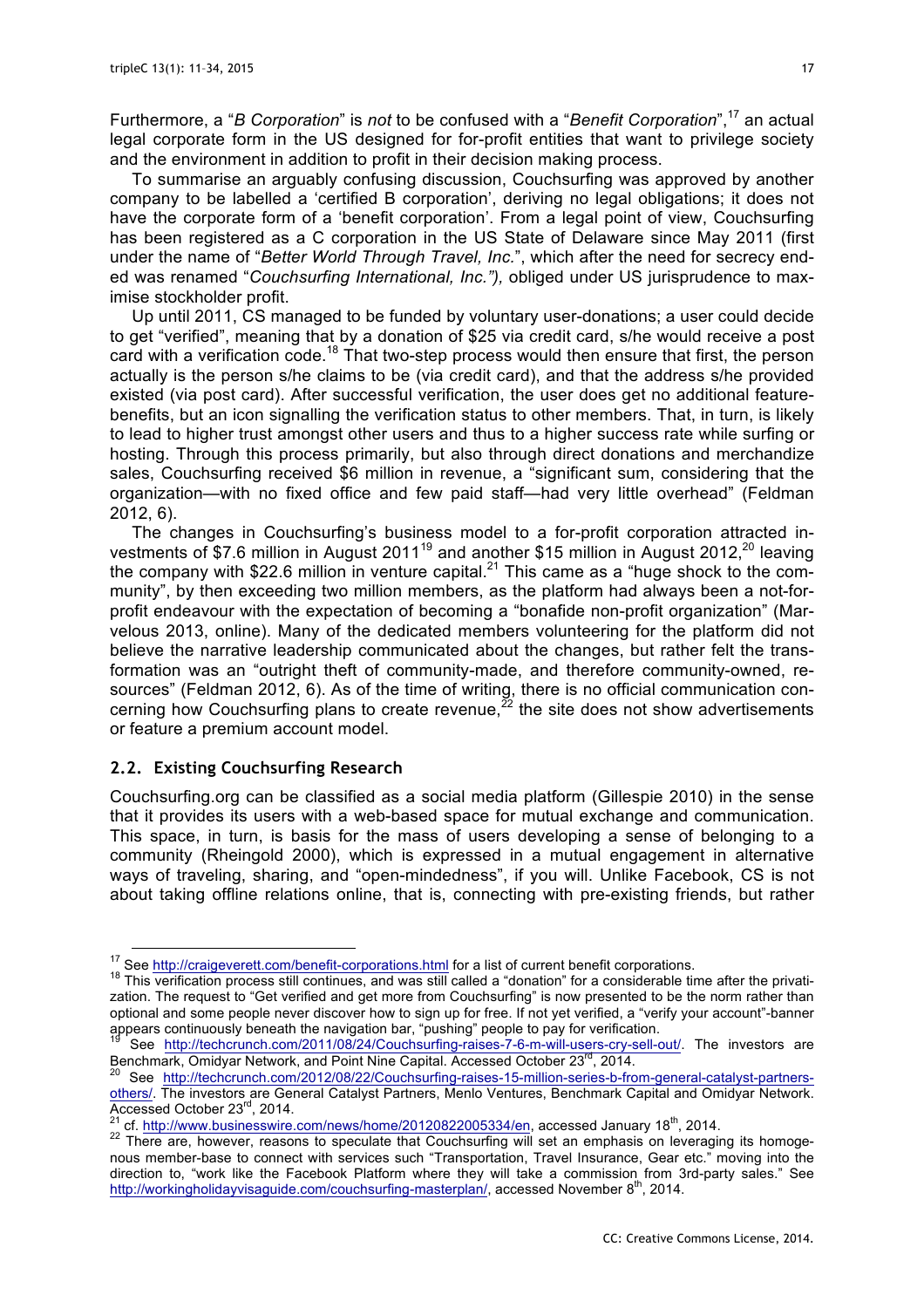about contacting strangers online for then meeting face-to-face on the road (Rosen, Lafontaine, and Hendrickson 2011).

Research on online hospitality networks and their implications are "only now being analysed in depth by researchers interested in overlapping questions of trust, intimacy, friendship, identity, technology, mobility and power" (Molz 2012c, 219). Recent research on Couchsurfing.org seems to focus on those concepts, more specifically on "hospitality sharing" and "cross-cultural interactions" (Chen 2012), "network hospitality" (Molz 2012c), "mobile solidarity constructed around flows" (Molz 2012a), "intimate tourism and emotional relations between strangers" (Bialski 2007), "motivation" and how motivation influences user representation (Liu 2012), the notion of "trust" (Tan 2010) as well as "exploring elements such as sense of belonging and connectedness" (Rosen, Lafontaine, and Hendrickson 2011). Goshal (2012, 67) has identified authenticity and sociability as the two major sociological concerns regarding Couchsurfing and also notes that the platform's change into a for-profit corporation does "undermine its core promise that it will never charge users for hosting or staying." Steinacher (2012) included a question on Couchsurfing's transition from a non-profit to forprofit orientation in her empirical section and refers to two expert interviews regarding the issue, but the main focus of the study is on issues of trust. Farooq (2012, 47) discusses the platform's transition, but falls into the trap of believing Couchsurfing's PR rhetoric by concluding that the "B corporation may be an early incarnation of this potential economic paradigm shift", "legalizing the subordination of profit to enhance social and environmental goals." Feldman (2012) explicitly deals with the dynamics and mechanisms of user resistance and protest resulting from Couchsurfing's transition to a for-profit company, highlighting the conflictual relationship between democracy, oppression, and capitalism. Apart from the latter exceptions, researchers have generally neglected to critically engage with issues of ownership, digital labour, and commodification.

It can be argued that without the data provided by its users, the platform would be rather pointless. It thrives on the fact that there actually are people who are willing to share a bit of their living space with random strangers, for a limited amount of time, and share that particular interest within an online community. For that reason, notoriously detailed user profiles are created to paint (theoretically, at least) an as accurate and authentic online identity as possible. In terms of CS as an organization, as is the case with many "*Web 2.0*" platforms, lines of who is a producer and who is a user become increasingly blurred. Notions of "participatory culture" (Deuze 2006) or "prod-usage" (Bruns, Highfield, and Lind 2012; Bruns 2008) have addressed this issue but also "mythologized, rather than analysed, these changes" (Olsson 2013, 13). Olsson further questions that the former 'users' have gained power from the former "producers", as suggested by the concepts above. It can be argued that, although enjoying participatory opportunities provided by the platform, the users also work for the platform without payment by contributing all content; thus, the users are subject to exploitation (Fuchs 2014b). In the case of a non-profit platform built and maintained by users on a voluntarily basis, this seems perfectly fine, but in transforming the platform into a privately-owned forprofit business, complicated relationships arise, as only few people potentially gain from such a transition, and the bulk of the volunteers will walk away without any financial reward.

Generally speaking, hospitality exchange platforms "hark back to the early principles of non-commercial, democratic, peer-to-peer communication, and community" (Molz 2012b, 125). Due to its nature and core idea of non-monetary hospitality and culture exchange, Couchsurfing has never been about money; indeed, it could be claimed that most if its community does participate in the project for the sake of rejecting profit models and commercial tourism services. Doing so, the Couchsurfing platform helps to reassert "the 'true' intentions of the Internet: to create a global village of strangers meeting strangers" (ibid.); such a noncommercial ethos echoes some of the rhetoric surrounding bulletin boards & multi-user domains in the early 1990s and in that sense, Couchsurfing appears to fulfil the original utopian promise of the Internet to unite strangers across geographical and cultural divides and to form a global community" (ibid.).

However, the change of ownership of the Couchsurfing platform in 2011 made many dedicated volunteers alarmed, wary, or frustrated; the processes of commodification that hap-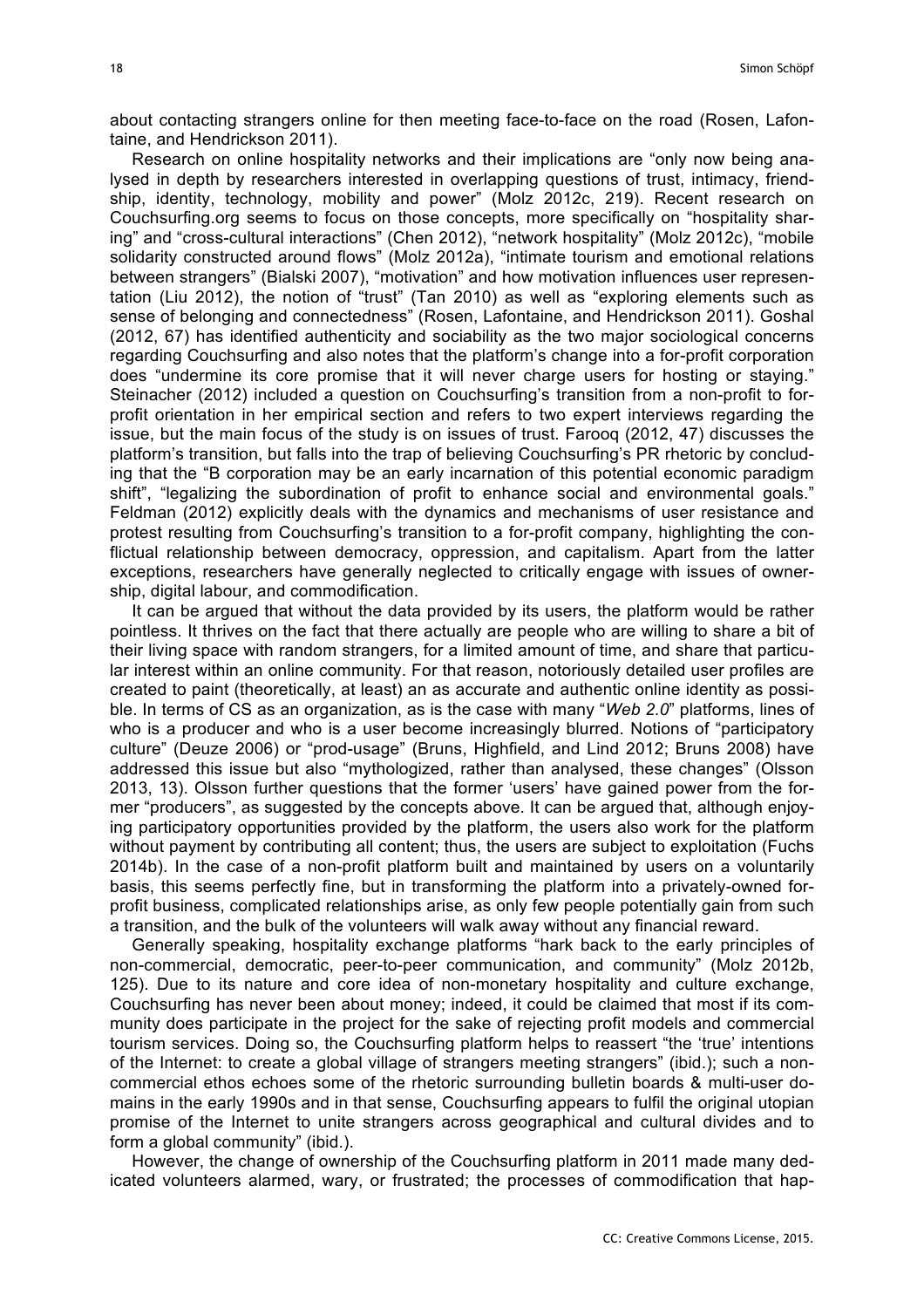pened on CS seem to be totally at odds to the original spirit and ethic behind the project (Feldman 2012). At the same time, the core idea of hospitality exchange remains valued and important, however not necessarily bound to one particular platform. An alternative, commons-based platform will be discussed in the next paragraph: BeWelcome.org.

# **2.3. A Non-profit HospEx Platform: BeWelcome**

The project BeWelcome.org grew out of the dissatisfaction with the non-transparent management and private ownership of the first online hospitality exchange platform Hospitality Club (HC), founded in the year 2000. Engaged volunteers set up the basis for a legally registered non-profit organization composed of the volunteers that built the project, named "HCvol", with the aim to encompass the HC platform within it. However, things turned out differently as imagined and HC's founder rejected the proposal. Thereafter, the organization was renamed to BeVolunteer, and a team of dedicated members started in January 2007 to invest their energy in building a new platform, named BeWelcome. The organization is registered in Rennes, France, and BeWelcome is the only hospitality exchange platform being an officially registered non-profit.<sup>23</sup>

|                        | <b>Hospitality Club</b> | Couchsurfing           | <b>BeWelcome</b>  |
|------------------------|-------------------------|------------------------|-------------------|
| Ownership              | <b>Privately Owned</b>  | C Corporation          | Non-Profit        |
| <b>Online Platform</b> | <b>Closed Source</b>    | <b>Closed Source</b>   | Open Source       |
| Membership             | 250k-650k               | 9 Million              | 70,000            |
| Leadership             | Not democratic          | Not democratic         | <b>Democratic</b> |
| Website                | <b>Static Website</b>   | <b>Dynamic Website</b> | Member-Defined    |
| Organization           | Top-Down                | Top-Down               | Grassroots        |
| Terms of Use           | <b>Basic ToU</b>        | Restrictive ToU        | User-friendly ToU |

Table 1: Three Hospitality Exchange Platforms in Comparison<sup>24</sup>

Besides its non-commercial direction, the BeWelcome is run on an open-source code and has high commitments to democratic decision-making. Membership is free of charge and the project is entirely volunteer-run and financed through donations only, where the accounts are published once a year to guarantee transparency.<sup>25</sup> BeWelcome defines its mission as to "provide a platform for hospitality and culture exchange and to manage the volunteers involved",<sup>26</sup> where the privacy and safety of the members are the main concerns. Table 1 provides a concluding comparison between the platforms discussed above.

# **3. Analysis**

To back the theoretical debate with empirical data, three research methods informed the analysis of this paper: (1) a quantitative survey, (2) a qualitative survey, and (3) in-depth interviews. For (1), a link to the questionnaire was placed in various discussion forums of the

<sup>&</sup>lt;sup>23</sup> For a more detailed history, see http://www.bevolunteer.org/about-bevolunteer/history/, accessed April 12th, 2014.

<sup>24</sup> Stats as of January 2015. Adapted from Frank Van Den Block's presentation at the '*Act Like a Local*' conference, 30th of November, 2013, Brussels.<br>
<sup>25</sup> Available at http://www.bevolunteer.org/reports/financial-reports/, accessed April 12th, 2014.

<sup>26</sup> See http://www.bewelcome.org/wiki/mission\_and\_objectives, accessed April 16th, 2014.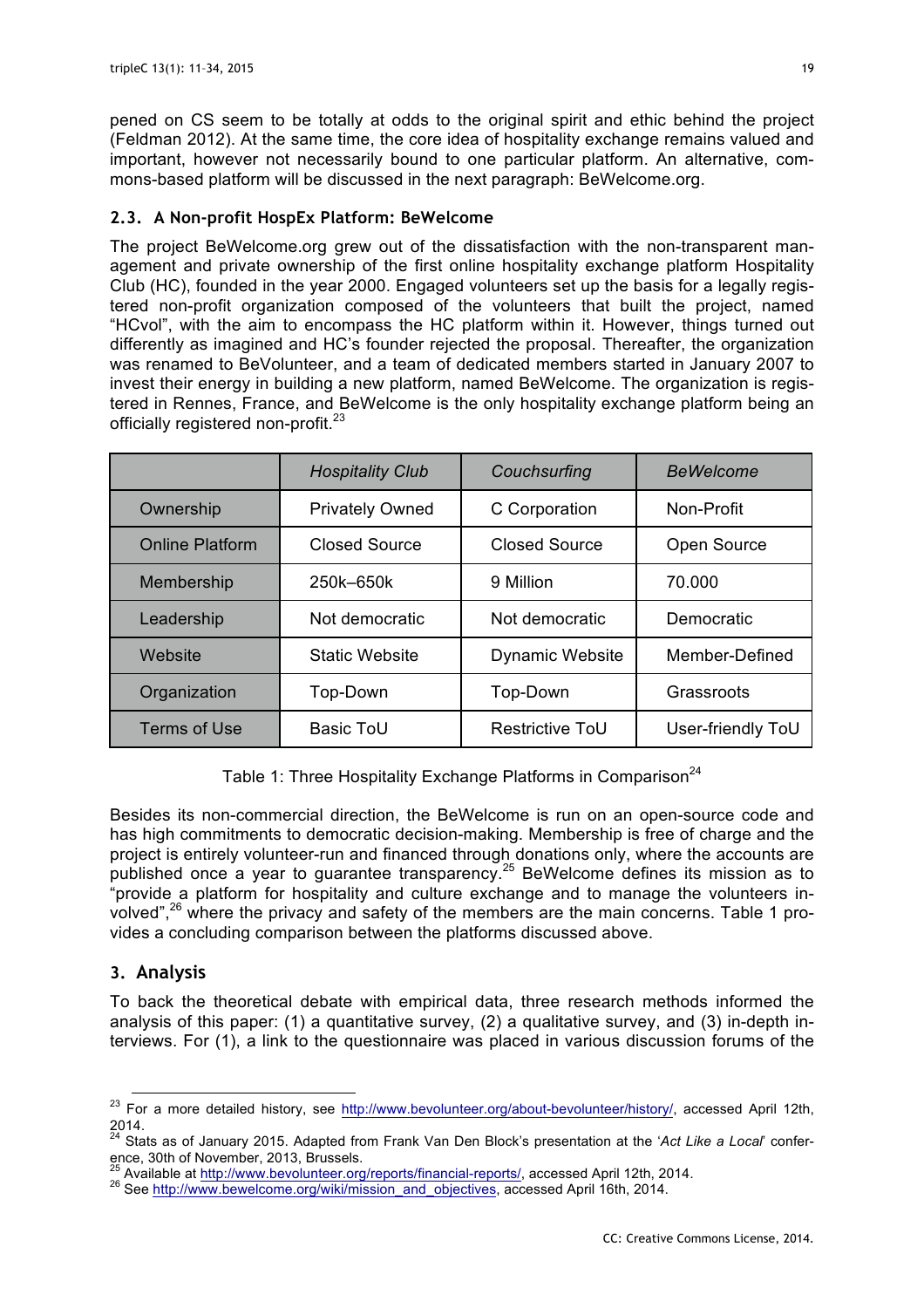Couchsurfing web site $^{27}$  to get randomised and non-biased responses. To add a qualitative understanding, the objective of (2) was to dive more in-depth and gather data to comprehend the consequences of commodification processes on Couchsurfing.<sup>28</sup> For (3), five qualitative, in-depth expert interviews were conducted. The interviews aimed to inform the question of how alternative, commons-based social media platforms can best be sustained, and which challenges such models face. Thus, all interviewees are engaged with volunteer activities at the non-profit organization BeVolunteer, responsible for running the HospEx platform BeWelcome. The following chapters will introduce the results in that order.

#### **3.1. Commons vs. Commodification on HospEx Platforms**

For the niche social networking space of hospitality exchange platforms, both a platform subscribed to the logic of the commons as well as a platform subject to processes of commodification, thereby incorporating the commons into the logic of capital, were identified. The latter was empirically observed in the case of Couchsurfing, the biggest of all HospEx platforms, where the majority of the research subjects (59% of N=198) showed awareness of the platform's transition to a for-profit corporation; as expected, long-term members show a greater awareness (76% of N=105) than newer members (39% of N=93). As a follow-up question, this development is generally judged to be "*negative or worrisome"* by 65% of those (N=127), the majorities of both newer (58% of N=43) and long-term (69% of N=84) members. This contrasts to 5% (N=127) considering the development as a '*positive*' one. This is to say that commodification processes manifest as a threat to the stability and integrity of the community.

Inquiring upon the reasons for this negative trend, the qualitative data suggests that the role of commodification processes on Couchsurfing affect the user and her/his relationship to the platform on four general levels:

- On the *individual level*, especially if s/he contributed volunteer time and labour to the project under the promise of becoming an official non-profit organization (i.e., contributing work for the community, not for a company). A change of ownership means an exploitation of all those volunteers and changes the relationship from being a participant in a community towards additionally being a consumer of a service. This is mirrored in changes of the terms of use and the privacy policy, leaving members of the site with less autonomy and control that before;
- On the *community level*,<sup>29</sup> where members feel a general change of direction, by many experienced as a decrease in the quality of requests they receive and a general change of values from genuine generosity towards free accommodation and also dating aspects. The community moves into the direction of larger social networking sites and thereby loses its uniqueness on the way;
- On the *platform level*, as Couchsurfing moved from being a non-profit, community-run project to being a for-profit company. The change of ownership meant a massive increase in expenses,<sup>30</sup> while at the same time, the quality of the platform is perceived as becoming worse by the majority of members (54% of N=105), despite millions of invest-

<sup>&</sup>lt;sup>27</sup> The discussion forums can be found at www.Couchsurfing.org/groups/. The invitation to answer the questions of the survey was places in a diverse set of interest groups, including: "Language Exchange!", "Friends", "Quit your job and travel!!!!!", "Queer CouchSurfers", "Alternative Ways of Living & Consuming", "Vegans & Vegetarians", "Hitchhikers", "We are upset that CS has become a for-profit corporation", and "What am I doing with my  $\frac{f_1(e)}{28}$ .

In contrast to the first survey, the second survey was distributed to selected individuals via a personal message over the platform. The subjects were selected based on the time they have been members of the platform ('mem-<br>ber since' on their profile) and their activeness ('profile views' & 'last login' on their profile).

<sup>&</sup>lt;sup>29</sup> On this level, it has to be noted that the changes cannot be claimed to be solely consequences of a change of ownership. The growth and development of the platform started way before 2011 and many of those characteristics might also have occurred if the platform had become an official non-profit. At the same time, however, many

members *did* explicitly mention the transformation as the prime cause to motivate their comments.<br><sup>30</sup> According to Marvelous (2013, online), Couchsurfing "now burns through \$800.000 of venture capital *per month",* but still hasn't figured out how to monetise 'hospitality exchange,' reporting no revenue. Ten years into the boom, it is still "difficult to actually make money on social media" (Garnham and Fuchs 2014, 119).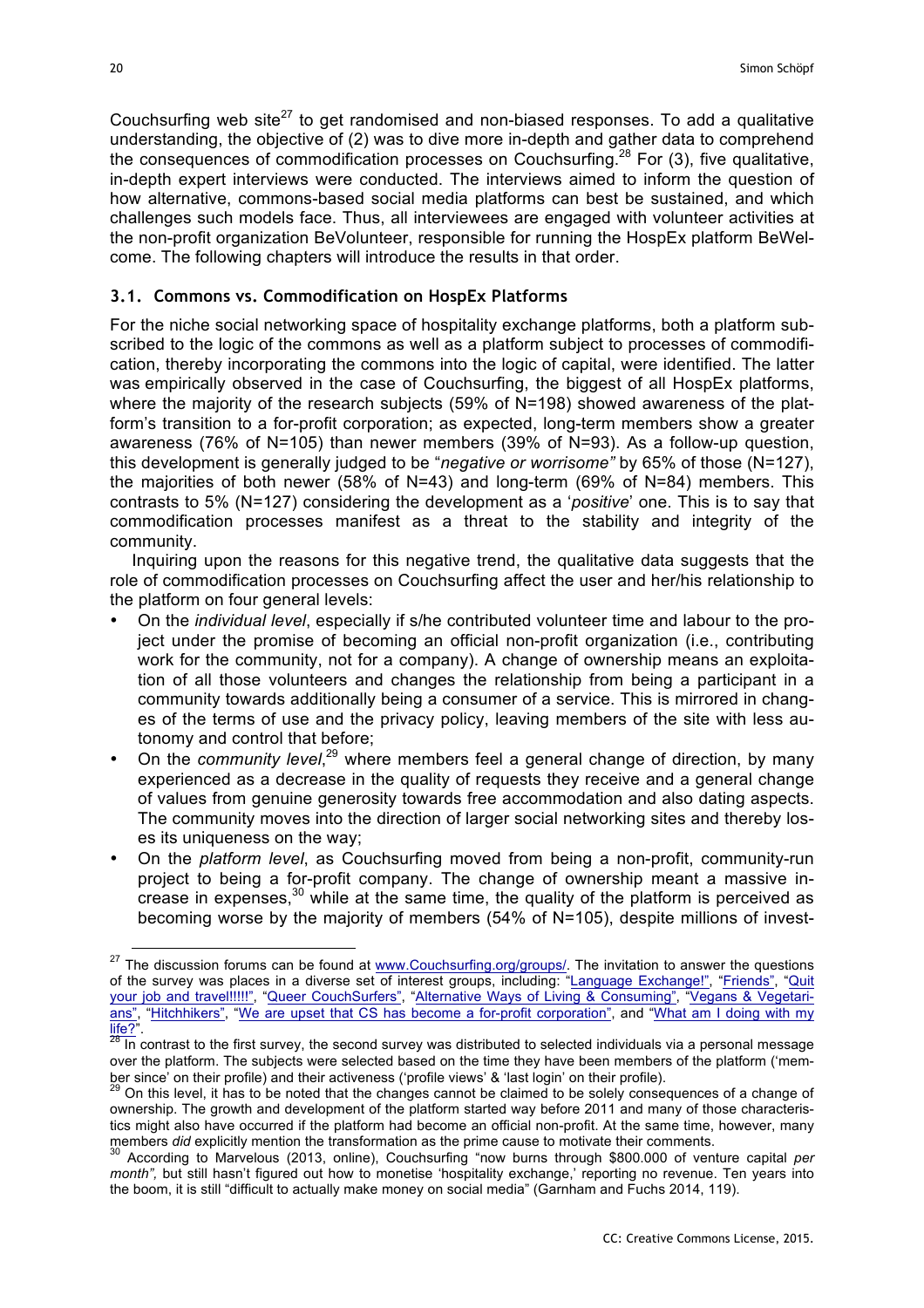ment capital. Members consequently complained about the non-transparent way Couchsurfing communicates financial issues, and are left only guessing how potential future revenue sources will look like; $31$ 

• On the *ideological level*, as the very idea of hospitality exchange *per se* is being altered when channelled through a commercial platform, from a mutual act of kindness to a service, adding (potential) monetary value for a company to the plain use value for a community.

The role of the commons is to constitute a counter-power against processes of commodification on the same levels outlined above. In the case of hospitality exchange networks, this counter-power is manifested in the commons-based alternative project BeWelcome, affecting its members:

- On the *individual level*, by maintaining a spirit of '*do-ocracy*' and a '*maker-culture*', encouraging users to be active participants instead of passive consumers. Being an officially registered non-profit organization means that any work done is truly done for the community as a whole, not for the profit of a few. User-friendly terms of use and privacy policy preserve the autonomy of the user and protect his or her data;
- On the *community level*, by prioritizing organic and healthy growth over a rapid increase in users and thereby preserving the core values the project is built upon. A grassroots democracy approach gives every member the (potential) possibility to have his or her voice heard;
- On the *platform level*, by maintaining the site through donations<sup>32</sup> only, thereby staying completely independent from financial interests. Again, being officially non-profit in effect means that the community owns the platform and decides upon the statues and therefore, possible threats of commodification are minimized;<sup>33</sup>
- On the *ideological level*, by preserving the intrinsic values of genuine cultural exchange and non-monetary lodging above anything else, protected by the levels above.

Even though people are aware that alternative platforms exist, the majority of those nevertheless keeps using Couchsurfing although not necessarily agreeing with the way it is managed. This finding is in line with van Dijck (2013, 158), who observes that "active users well aware of the profit-driven motives of platforms still decide to use them." Reasons include high switching costs, meaning that members accumulated references and a network of friends by investing a huge deal of personal time, money, and energy over the years. $34$  Those assets, manifested in a virtual user profile, cannot be transferred to another site, leading to the fact that many users feel '*locked in*.'35 The role of the commons, driven by values of co-creation

<sup>&</sup>lt;sup>31</sup> The author of those lines also tried to enquire about possible monetization strategies by contacting the Couchsurfing media team as well as Casey Fenton, but unfortunately, am still waiting for a response from the CSHQ (CouchSurfing HeadQuarters). Apart from the lack of official information, there are speculations on how a possible revenue stream could look like, possibly coming from sales of a 'freemium' account model or charges for a mobile app. See, e.g., http://mechanicalbrain.wordpress.com/2013/10/11/more-bad-news-at-couchsurfing/, accessed May 12<sup>th</sup>, 2014. 32 Bewelcome is currently running on 3420€ (\$4740), *per year*. Compared to the (speculative) sum of Couchsurf-<br><sup>32</sup> BeWelcome is currently running on 3420€ (\$4740), *per year*. Compared to the

ing's expenses above, BeWelcome (albeit only one tenth of the size) uses 0,05% of the monthly monetary resources.

 $33$  BeWelcome is owned by a non-profit organization registered in France, BeVolunteer. Official members of the organization decide on legal issues and the statutes can be modified only by an extraordinary General Assembly. At least half of the voting members of BeVolunteer (31 members as of January 2014) have to be present or rep-<br>resented and 3/4 of them would have to agree to the changes of the statutes.

 $34$  Also, the size and the resulting activity level of the site is an important factor, Couchsurfing has around seven million profiles versus 60.000 on BeWelcome.

 $35$  For the case of hospitality exchange platforms, the 'lock-in' effect can be perceived as somewhat weaker than, for example, for users desiring to switch from Facebook to Diaspora\*. This is due to the nature of hospitality exchange, where the guiding principle is to connect with people not yet known, contrasted to maintaining a network of (mostly) already established relationships in the case of the latter example. On the other hand, as one's reputation is built mainly by the accumulation of references from other members, it is nevertheless a big barrier for many members to leave those behind and start with an empty profile somewhere else. However generally, the role of commodification processes is to strengthen lock-in effects for any given platform, as monetary profits are calcu-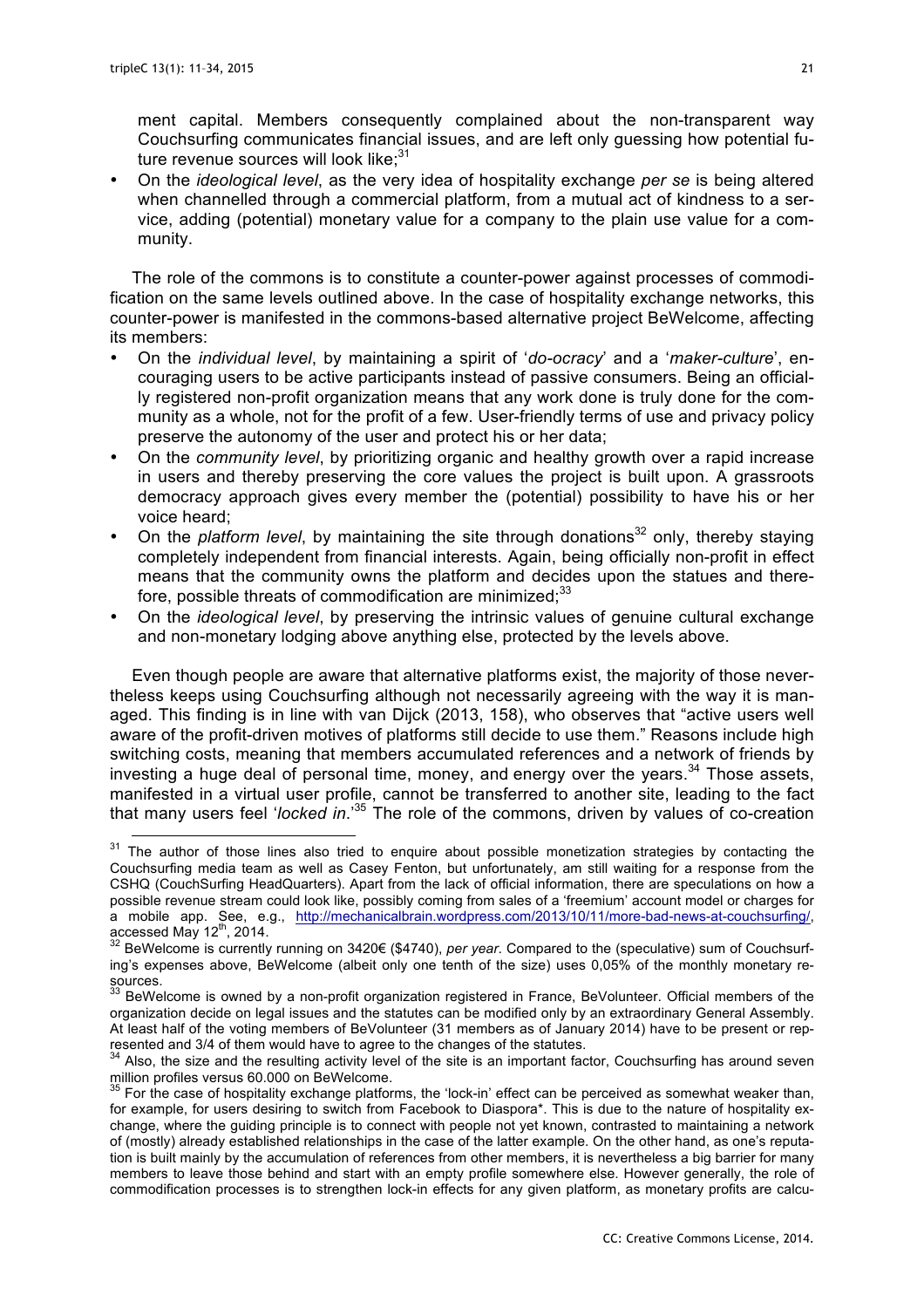and community ownership, is to oppose locking-in effects by dominant platforms by means of providing user-friendly terms of use and privacy policies, watched over and adapted to the needs of the community instead of to the needs of capital.

As argued by Fuchs (2009, 85), critical theory aims to point at the societal antagonisms that shape the relationship between Internet and society and furthermore identifies not yet realised development potentials. In a similar vein, it can be concluded that the role of the commons is to be in a constant antagonistic struggle with the role of commodification. For the example of HospEx platforms, this means that the degradation of one commons (Couchsurfing) spurs the growth of another (BeWelcome). As the developments on Couchsurfing led to a spike of new members on BeWelcome, they did not show a correspondingly high increase in people willing to volunteer for the project. This is to say that most users, after all, primarily seek a functioning service to use, and only a small percentage is in the end willing to actively contribute. The role of the digital commons, therefore, is for the moment to hold a niche position by upholding opportunities for participation in an online space that became primarily dominated by corporate interests, following a general consumerist logic; a regular user often becomes "happily dazzled by the Spectacle" (Hardt and Negri 2000), but at the same time seems to be "gladly logging on and buying into it" (Kreps 2011, 699). In the realm of hospitality exchange networks, the role of commodification processes was to transform Couchsurfing, a once flourishing digital commons reaching an impressive size and global scale,  $36$  into a profit-oriented company with obligations to venture capital investors, naturally seeking an return on their investment and therefore, having the logic of capital triumph over the logic of the commons. The theory outlined that the temptation to privatise and monetise the value generated by a successful digital commons (i.e., its commodification) is however a recurrent problem for the community building it. Although Couchsurfing's management tried to calm the waves by soothing its member base using the rhetoric of the "socially responsible B Corporation", thereby acting as an "Internet service with a populist, happy-face marketing veneer" (Bollier 2014a, online), the result is a platform initially subscribed to the moral economies of gifts and public goods being subsumed under the moral economy of the commodity (Murdock 2013). This, in turn, has a direct impact on the community, nurturing a shift in the platform's cultural ethics and values as the focus is now on quantity, not quality; Couchsurfing now feels 'more mainstream' to many members, precisely what was once treasured not to be the case. The role of the commons is to provide an opportunity for proactive participation outside the dominating moral economics of commodities, a refuge for users striving to engage with projects subscribed to values of public goods and gifts instead. Spaces where the community itself is in full control and in ownership.

An important issue of struggle to achieve commons-based social media will therefore be to overcome the prevailing form of passiveness and foster an understanding that the collectiveness of contributions from all members of a community does count, and can indeed lead to outcomes that sometimes far exceed the expectations.<sup>37</sup> The role of a digital commons, therefore, is to preserve users as *members of a community* instead of as *consumers of a service*. In a digital commons, users are motivated to actively engage in the way the platform evolves, therefore maximising use value, whereas for a corporate platform, users are bound to contribute in narrow channels engineered to maximise the exchange value of the platform. The research showed that users are well conscious of their labour, willingly contributing to a commons, but not to a company. On a more general level, the role of the commons is to challenge the very *norms* by which online sociality is enacted upon users by corporate plat-

1

lated per user in the established business models for social media platforms. For the ecosystem of social media as a whole, then, a strengthening of this effect will lead to a narrowing of choices, leaving the users with restrictive terms of use, and ever-more power to the owners of biggest authentication platforms, as of now Google and Facebook—as noted by Andersson (2010), an 'ease of use' is commonly chosen over values of openness on the Web.

 $36$  Seven million member profiles translating to (roughly) two million active users, being situated in more than 100.000 cities worldwide.

<sup>&</sup>lt;sup>37</sup> See, for example, the discussion of Firer-Blaess and Fuchs (2014) on Wikipedia's modes of production.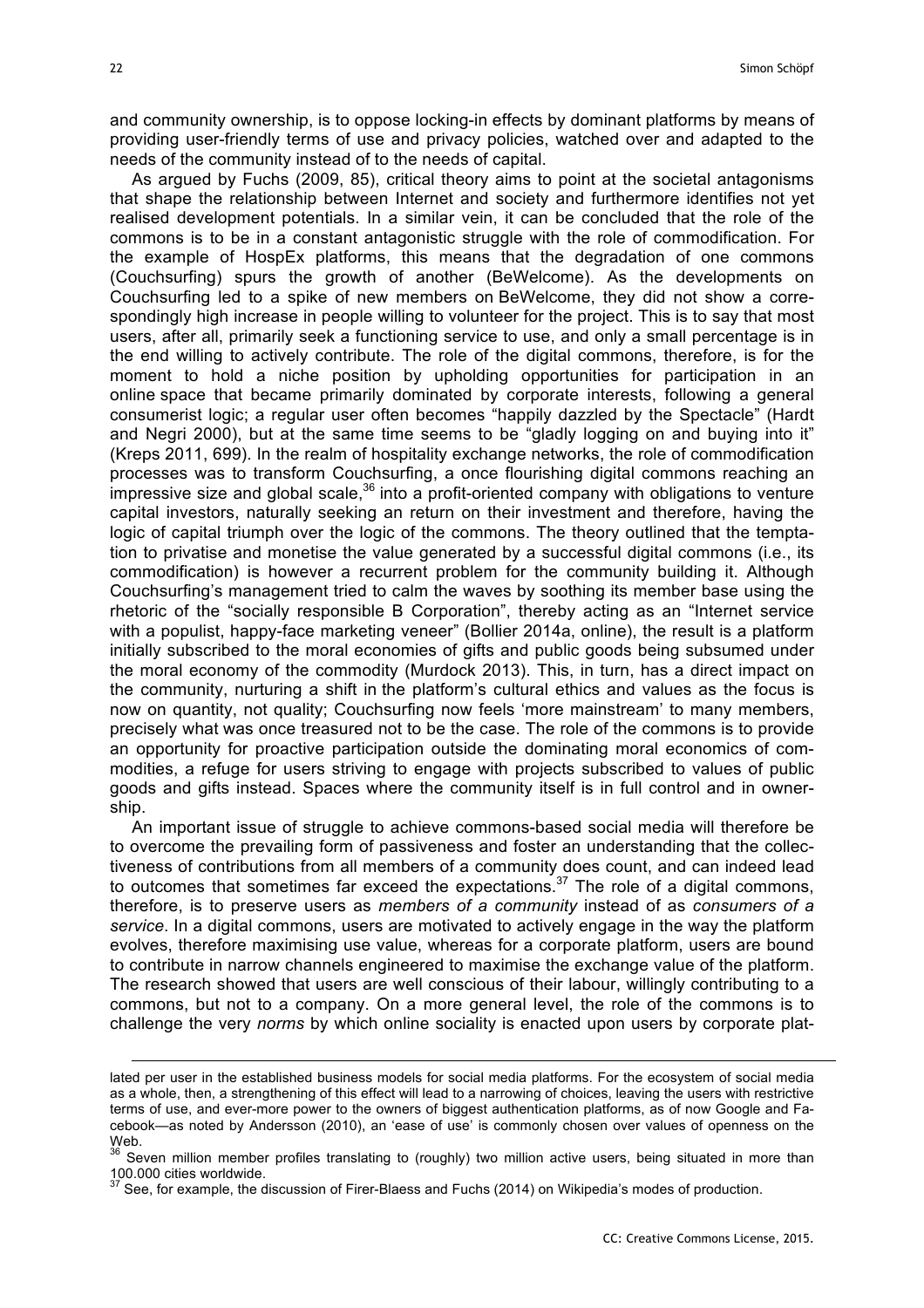forms.<sup>38</sup> This is an important field of struggle for the power of norms, as Foucault (1980) observed, far outweigh the power of law and order.

## **3.2. Consequences of Couchsurfing's Commodification**

The empirical data shows that consequences of commodification—the process bound to make "things exchangeable on markets either actually and/or discursively by framing things as if they were exchangeable" (Sevignani 2013, 733)—on Couchsurfing have been clearly visible from the perspective of the user. All in all, a majority of 57% of the subjects said they were aware of Couchsurfing's incorporation in 2011, for longer-term members the percentage climbs to 73%. Of those, a general 76% judge the development as "*generally negative/worrisome*", and 2% as "*generally positive"*. The tradition of critical research motivates to inquire on the *"why"*, and to incorporate social, political, and economic consequences by questioning "the implications, for all members of society, of power relations" (Mansell 2012, 35). In that respect, the qualitative data suggests a variety of answers.

As a direct consequence of the commodification process on Couchsurfing, many users complain about the decline in the "*quality"* <sup>39</sup> of the community since the acceptance of venture capital in 2011. Many long-term members complain that they feel this development was profoundly at odds with the fundamental values that the community started out with and that the platform would lose its original spirit. Recognising that the value of a given platform in today's social media environment is often articulated "as value per customer" and that "large, active, and demographically interesting user base is usually a platform's most precious asset" (Van Dijck 2013, 36), a motivation to maximise the user base is the most logical step for a for-profit social network. The question of Couchsurfing's ownership is of utmost importance here since users are correspondingly transformed from being participants (of a non-profit) into a commodity (of a corporation). This is problematic because the core values of the idea—a genuine, non-monetary way of cultural exchange and sharing accommodation—are directly opposed by an attempt to commodify hospitality exchange: A "*community-fication*" leads to a perceived degradation of those values, as the voices of the established community suggests that many new members seem to join primarily for the financial benefits of free accommodation. New members, however, seem to share the same motivations for participation with the long-term members and show the same patterns of activeness for using the platform.

The qualitative data further suggests that as a consequence of commodification, the uniqueness of the community is being sacrificed for the sake of quantity and is moving into the direction of bigger social networking sites and becoming more "mainstream". This is underlined by the possibility of using the Couchsurfing services by utilising the "*Connect With Facebook*" feature, presented as the primary option to "get started" on Couchsurfing, creating an even bigger influx in members.40 On another note, this further increases the 'locked-in' position of members—as pointed out in the previous section—leading to a "chain of interlocking platforms": A "mutually beneficial arrangement because it boosts traffic for all parties in-

 $38$  Van Dijck (2013, 19) lists the example of how the norms of "sharing" private information and accepting targeted ads changed considerably between 2004 and 2014: By a gradual implementation of new features users got habituated to, the "norms for privacy and accepting monetisation were stretched accordingly", leading to the fact that what is the norm today was rendered unacceptable just ten years ago.<br><sup>39</sup> With "*quality",* users generally refer to the fact that couch requests seem to generally get shallower and less

personal, that the number of random copy/paste requests dramatically increased, with this the number of requests not interested in a genuine hospitality exchange but rather a free accommodation increased, and that they observe more "dating"-related communication on the site, attracting a "18–25 party crowd". A huge increase in possible hosts in large cities also made it, paradoxically, much harder to find a match, since a few popular hosts end up getting "spammed" with multiple requests per day, whereas others being ranked lower in the search results receive non at all. In May 2014, a search for hosts in Paris reveals "66,026 interesting people"—more than the entire, global community of BeWelcome gathered in one city.

The "Connect with Facebook" login option allows every new user to simply connect his or her Facebook account with the Couchsurfing platform without separately signing up for a new account. Members complaining about the weak performance of the Couchsurfing web site noted that often, events and discussions are *organized on* Facebook instead.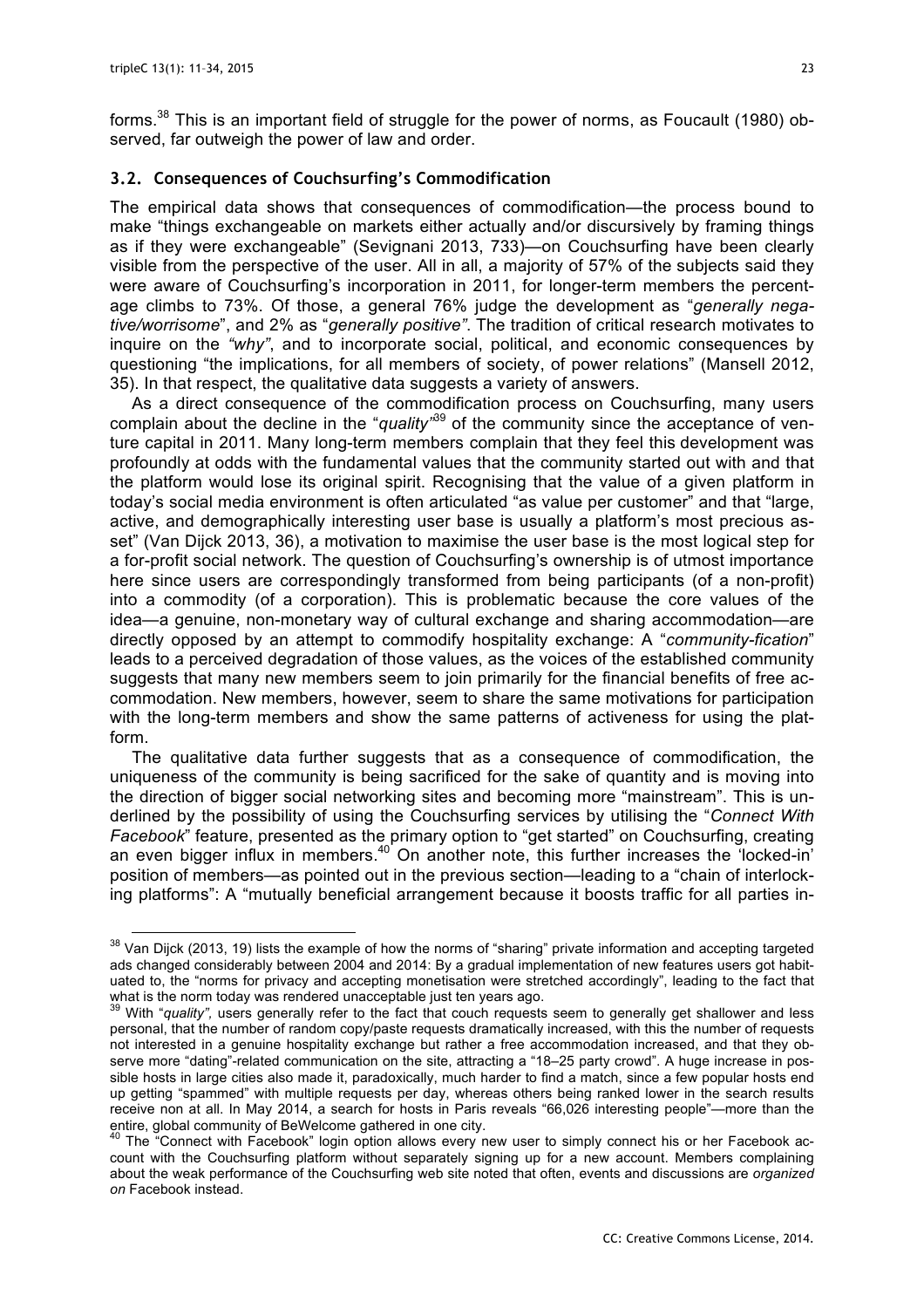volved–while the platform's owners also want to lure and lock users into their chain of platforms" (Van Dijck 2013, 156)—going a short way from providing a "frictionless online experience" to making experiences manipulable and saleable, putting evermore power to decide over the norms of an entire generation's online sociality into the hands of a few megacorporations.

Some survey participants go even as far as declaring Couchsurfing "dead as a community of travellers", and many see their mutual kindness abused: Acts of hospitality now not only add value to people's lives, but additionally contribute to the monetary value of the platform itself and with it, to potential profits of the site owners. Especially those members that were actively involved in volunteering for the platform expressed strong feelings of betrayal that their work and time was sold without their consent, for this changes their relationship to the platform from being participants to being commodities. This also manifested in a changing privacy policy and terms of user for the site; as a consequence of the commodification process, the user is now clearly worse off than before.<sup>41</sup> To state an example, the 2012 changes of Couchsurfing's terms of use state the following:

If you post Member Content to our Services, you hereby grant us a perpetual, worldwide, irrevocable, non-exclusive, royalty-free and fully sublicensable license to use, reproduce, display, perform, adapt, modify, create derivative works from, distribute, have distributed and promote such Member Content in any form, in all media now known or hereinafter created.<sup>42</sup>

Further, Couchsurfing reserves "the right to make changes or modifications to these Terms, or any policy or guideline of our Services, at any time and in our sole discretion".<sup>43</sup> This did not only upset vary users, but also led to an official complaint from Germany's Federal Commissioner for Data Protection and Freedom of Information.<sup>44</sup> Because the company is registered in the US, European users have to deal with the terms of use although they do not even comply with EU law, or look for an alternative.

Many members were not against the transformation into a for-profit corporation *per se*, arguing that a boost of financial resources and consequently an improvement in the services the platform is providing is generally welcomed. However, when asked whether such an improvement has yet taken place, only 17% of the members feel that the experienced quality of the web site improved, contrasted to 37% who felt that it actually worsened (a higher 58% of the long-term members).

Therefore, the research shows that, for the case of Couchsurfing, the consequences of commodification processes are primarily responsible for a perceived decline of the community's quality and for most, do not bring identifiable benefits. Taken to a wider societal ground, the development investigated upon can be seen as yet another example of an increasing

 <sup>41</sup> For BeWelcome's ToU, see: http://www.bewelcome.org/terms;

For Couchsurfing's ToU, see: https://www.couchsurfing.org/n/terms;

The project '*Terms of Service; Didn't read*' (http://tosdr.org) aims to translate legal text from the ToU into plain English. For Couchsurfing, some of the findings include (as of May 2014):

<sup>-</sup> *Terms may be changed any time at their discretion, without notice to the user;*

<sup>-</sup> Couchsurfing may close your account at their sole discretion;

<sup>-</sup> The copyright license on user data is broader than necessary;

<sup>-</sup> Couchsurfing keeps the license on your content, even after you close your account;

<sup>-</sup> Couchsurfing may retain your data after deactivation for legitimate business purposes.<br>
<sup>42</sup> See 4.3 'Member Content License' on https://www.couchsurfing.org/n/terms, accessed May 12<sup>th</sup>, 2014.<br>
<sup>43</sup> See second paragraph German and European data protection law, they would be inadmissible. The new Terms of Use force the users to waive any control over their data if they want to continue to use the service. [...] Under the new Terms of Use, by uploading contents such as news, photos and personal data, the members grant the company CouchSurfing a full and irrevocable license to a quasi-unlimited use of those contents. Moreover, in the Privacy Policy, the company reserves the right to share data with third parties and to change the Terms of Use and the Privacy Policy at any time, without having to provide specific notice to the members about any changes." See http://www.bfdi.bund.de/EN/PublicRelations/PressReleases/2012/18\_CouchSurfing.html for the full text. Accessed May  $12<sup>th</sup>$ , 2014.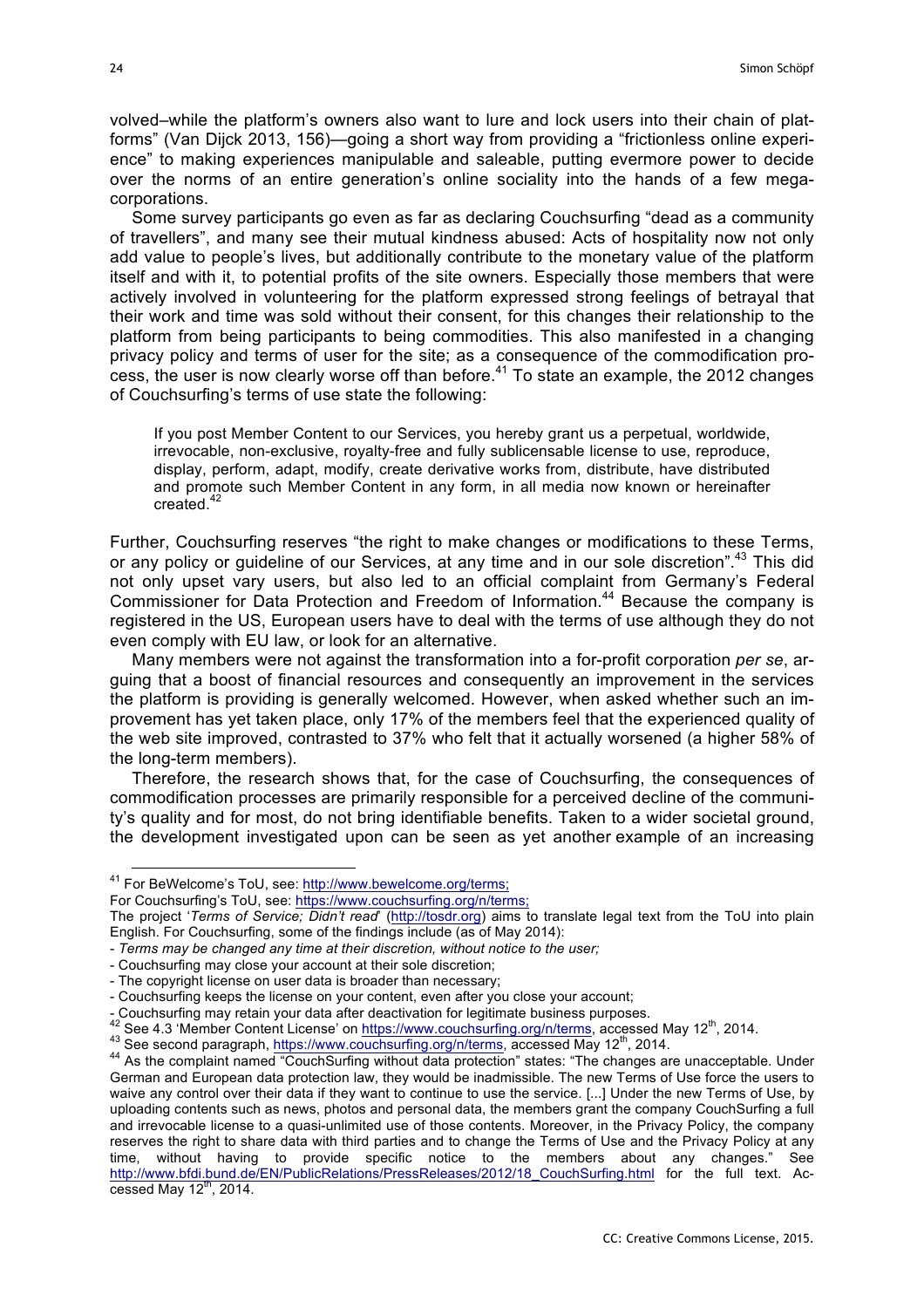"commodification of everything", contributing to the development of *having* a market economy towards *being* a market society (Sandel 2012). However, commodification processes have always been confounded, both in the physical or the digital world (Mosco 2005). For the case study at hand, another direct consequence of the commodification process happening on Couchsurfing was an urge to actively work up against what is happening. Feldman (2012, 14) describes three forms of user resistance $45$  on Couchsurfing and concludes that those forms of resistance from within were in themselves limited for they were "launched through the very structure whose legitimacy is under attack", and did not succeed in changing the direction the platform took. As another option altogether, many members thus transferred their volunteering energy to an alternative project.

To put the empirical findings in line with already existing theory, the new "Web 2.0" sphere was seen as to incorporate the potential to "promote community over commerce, or, at the very least afford their peaceful coexistence" (Van Dijck 2013, 14). However, as observed by Smythe (1981) for TV audiences and expended upon by Fuchs (2012) to fit for the Internet, user attention is another resource that can be monetised and given an exchange value. Facing an advancing digitalisation of content, new possibilities to specifically target users according to their specific 'needs' become available (Mosco 2005). As a result of the prevailing business model on social media where sites sell aggregated user data to third parties for the sake of delivering targeted advertisements to the user, an increasing commodification of privacy online takes place (Sevignani 2013). Companies are primarily not interested in communities, but in the data resulting from user interactions (Van Dijck 2013).

As a consequence, users are at the same time "consumers who have too little knowledge of platforms' operational and economic logic" to fully understand their "locked in" position "agents in the production process" (ibid., 171). 98% of the top 100 websites are for-profit undertakings (Fuchs 2011), mostly adding advertisements to the "commercial clutter there is in the media and culture" (McChesney 2013, 44). As a result, to increase an user's dissatisfaction with current affairs becomes the guiding principle and "taken together, these initiatives constitute a new enclosure movement" (Murdock 2013, 164), challenging the values of openness and sharing that were once inherent in the technology of the Web through a "seeping commodification" (Prodnik 2014), trickling down into all fibres of our social lives, including social relationships and acts of hospitality.

## **3.3. An Alternative, Commons-based Model**

On the cornerstones of a critical theory of social media is that it invites the researcher to analyse the "potentials and limits of alternative social media and struggles for a just society that enables commons-based digital media" (Fuchs 2014a, 24). Therefore, one focus of the empirical research was on the question of how to best organise a digital commons and how to handle the associated challenges by examining the case of BeWelcome, a non-profit hospitality exchange network. One key differentiation characteristic to corporate social media is its user-centric governance structure. Utilising a grassroots democracy approach in the sense that everybody's voice should be listened to has both advantages and disadvantages, and direct impacts on the democratic relationship of users to the platform.

On the one hand, such an approach is highly valuable as it brings a great deal of diversity of opinions and viewpoints, but on the other hand, it tends to be slow and at times frustrating. Sometimes, a certain problem is discussed extensively, draining many resources, when at the end it turned out to be of minor interest for most members of the community. The BeWelcome community developed a grassroots decision making tool to make it possible for every member to suggest an idea, which is then voted upon, prioritised, and implemented if agreed. However, in usage for a year now, experience shows that after an enthusiastic start with lots of members participating, there seems to be a drop in new members filing sug-

 <sup>45</sup> Feldman (2012) identifies three ways of user resistance on the platform: (1) *watchdog disclosure* (rebellion through transparency in forums), (2) *profile reappropriation* (a practice whereby users made their CS profiles into unsanctioned spaces of protest and information sharing), and (3) *reference warfare* (a campaign advocating the posting of negative references to the profile of Casey Fenton, CS's founder).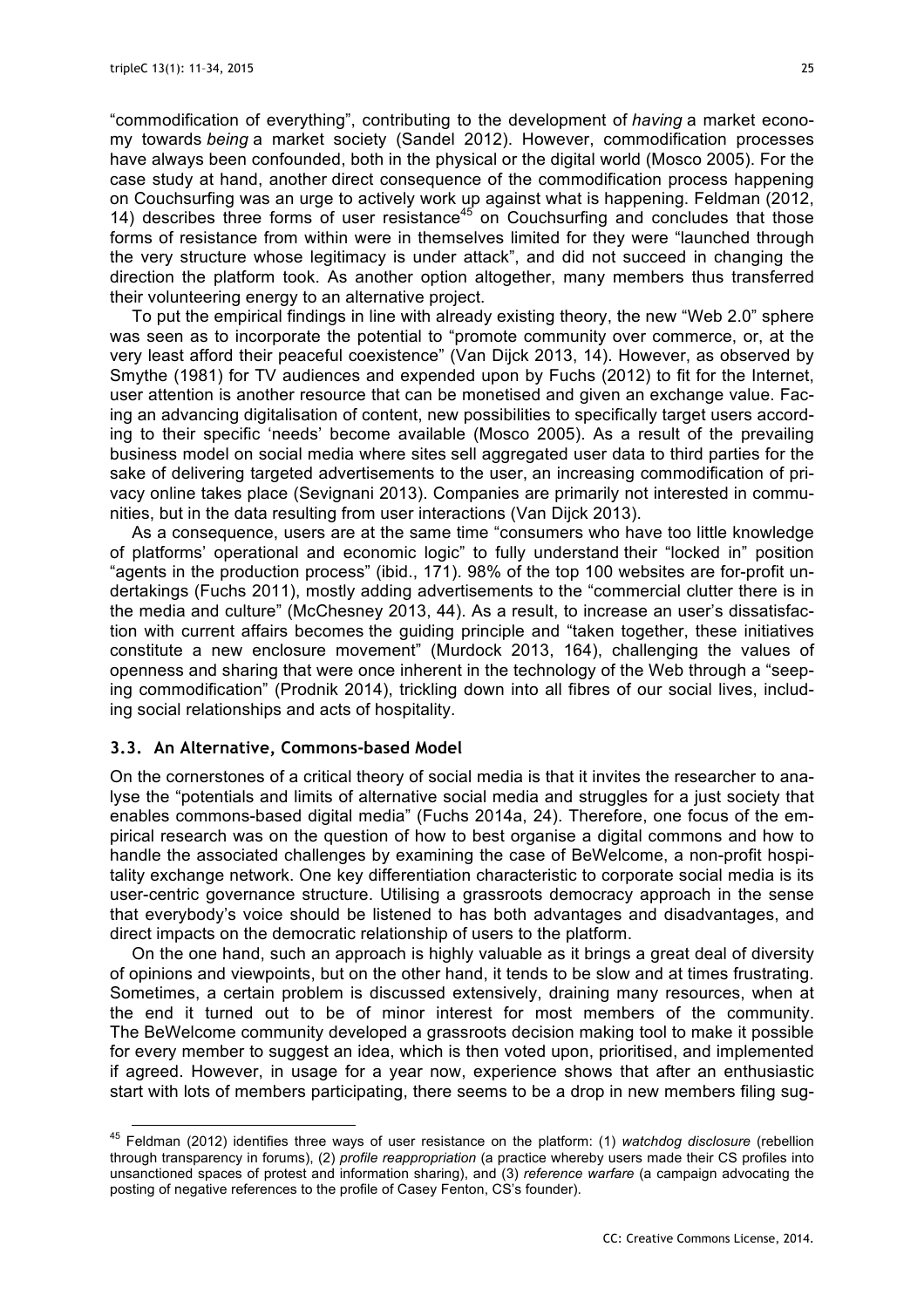gestions, the danger of a few people colonising and thus disrupting the process, and the fact that people sometimes vote for a suggestion without even reading through it.

This is to say that such a grassroots decision-making process tends to be very difficult to control, if it has to be controlled. Another downside is that few physical meetings pose a challenge to communication and engagement, and the dependence on certain key developers is high: In the case that an important programmer stops working for the project, it might take a successor a long time and great effort to continue where the other person has left the work. A clear benefit of a commons-based structure, on the other hand, is that control is decentralised and not restricted to a small elite, which reduces possible steering or monetising attempts significantly. With this, it is important that a given project is protected by an appropriate legal framework, i.e. being run by an organization that is registered as an official nonprofit.

The legal stewardship and governance structure has to be clarified and secured right from the outset, as digital commons are under constant threat of commodification, especially when growing successful in the sense of reaching a certain size of user-base. Being a legal nonprofit makes it possible to refer to the official statues when problems arise, and therefore gives stability and security to the community. Another huge factor is the belief in the usefulness of the volunteering work, and the motivation to give something back to the community and doing useful work that is truly needed, instead of working for the benefit of a company. With this, the biggest challenge is the way the majority of users approach online services situated in a consumerist society—as passive consumers—where only a small percentage feels the need to engage as active participants.46 BeWelcome differentiates itself as a commons from other HospEx networks as its governance structure is democratic in a sense that every user is actively encouraged to help running and improving the site. However, the democratic nature of BeWelcome is in a paradoxical relationship to the speed of service delivery: On the one hand, there is a burden on the regular use to actively engage in the "*maker-culture*" or "*do-ocracy*", for example if unhappy with the status quo of a given future or design—everyone is encouraged to simply go and change it. This is contrasted to the usual, consumerist approach to an online service, where a regular user would, at best, file a complaint for the support team, and then wait for changes to happen. The paradox being that although, in theory, every user would be able to immediately contribute to a solution, for the majority of changes to happen,<sup>47</sup> there often is a certain technological expertise required, which, for the ordinary user, makes it quite difficult to contribute, leaving a lot of workload to the volunteer developers of the platform—slowing down the whole process. This suggests that participation in developing a digital commons project has to be seen in a nuanced way, posing a challenge "since technical know-how is unevenly distributed among groups in society" (Söderberg 2011, 3), and because there often is a mental barrier to simply "do things". For commercialized social media platforms, the empowerment of users to also be egalitarian co-creators is necessarily restricted to a limited contribution of content within clearly defined boundaries, suitable to be harvested for profits by the owning class of those media. Projects subscribed to a commons-approach, like BeWelcome, motivate and invite the user to transcend those limits and participate in defining the boundaries as well. This is to say that one of the key difference for a digital commons is how users can relate to the site: as "*participating citizens*", instead of participants "*for corporations (and capitalism more generally)"* (Olsson 2014, 207).

<sup>&</sup>lt;sup>46</sup> Due to the very open way that BeWelcome is governed, it is hard to put an exact number on how many people are actively volunteering at a given time, as often, members jump onboard for a given task, and then disappear again. An estimated number though would be 120 people, given the official positions (see http://www.bewelcome.org/wiki/Who\_does\_what) plus 50 volunteers for the translation group plus 25 from the communications team plus 15 from the support group. Given 60,000 members as of May 2014, the percentage of people volunteering is 0.2% of the total membership. An acknowledged suggestion to increase volunteering rates is to make volunteering easier and thus more attractive, or to introduce volunteering teams.

There are, of course, a myriad of activities that do not require programming skills to volunteer, for example forum moderation, newsletter creation, translation tasks, or legal matters; Since the heart of the project is a web platform, however, the technical development and constitution of the site is the basis for all other activities to happen.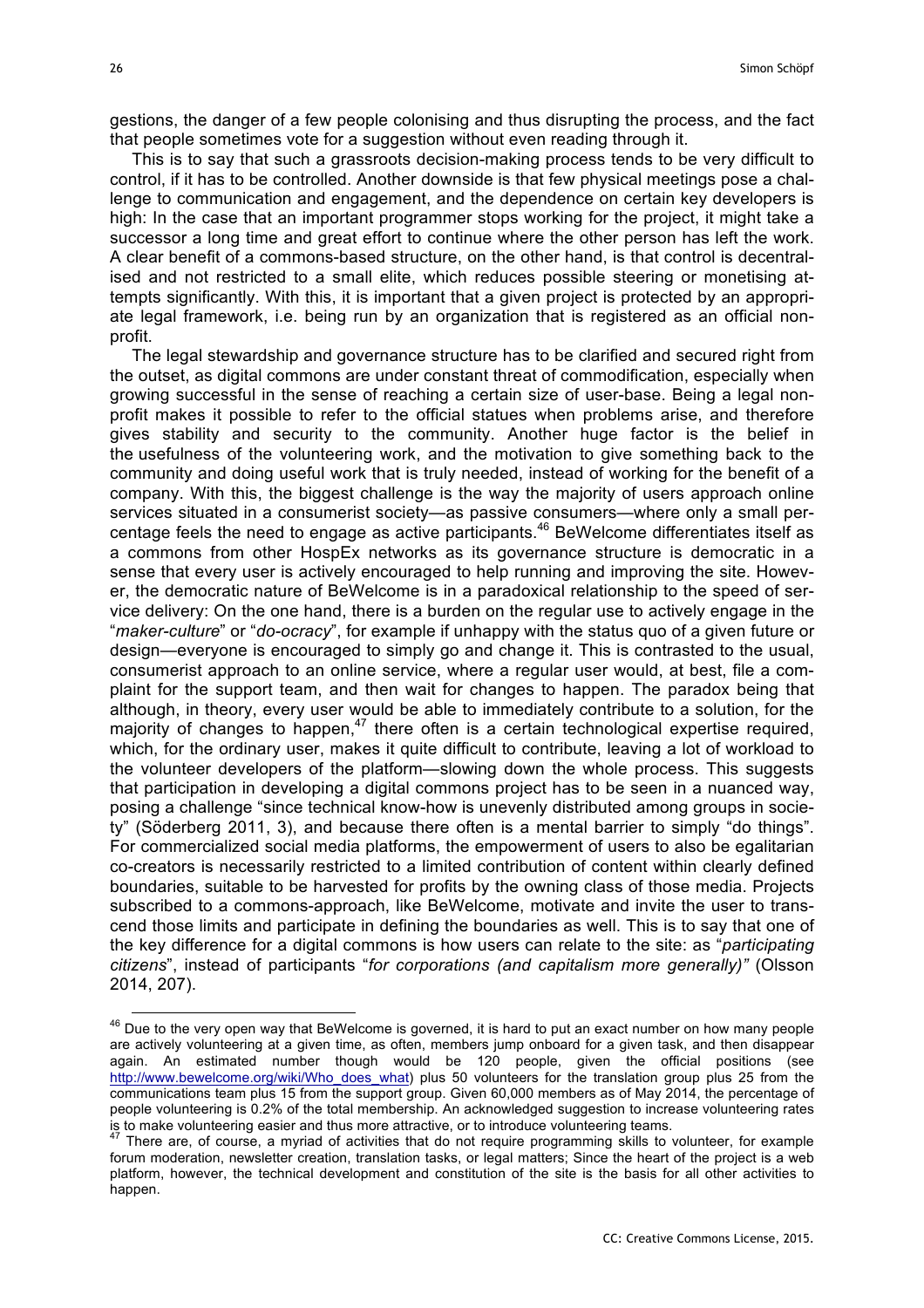Intimately connected to this is the question of financing, where Fuchs (2014c, 135) notes that alternative media face "structural inequality" and the problem of "how to mobilize resources in a capitalist world". The research shows that donations are a good and sufficient way of financing the project at hand. Furthermore, the popular example of Wikipedia demonstrates that this approach can successfully work for large-scale projects as well. The biggest benefit of a donations-based approach is the complete independence of financiers, meaning that the community can freely decide in which direction it wants to evolve and focus on its core mission. Also, the absence of (targeted) advertisements is generally welcomed by users, at the same time meaning a great deal more privacy in regards to their user data as it will not be passed or sold on to third parties. This, in turn, is reflected in much more userfriendly terms of use (ToU), giving more control to the user.

Another important factor regarding the organization and sustainability of a digital commons is size. As outlined in the theory, a physical commons is most likely to sustain when managed by "small, homogenous groups" (Hess and Ostrom 2007, 49). The empirical data confirms this view for the digital commons as well, however put to different dimensions: with user bases reaching millions, platforms simultaneously become valuable assets reaching considerable exchange value on the market, thereby threatening the actual use value for the community by treating the "community as a commodity" (Kreps and Pearson 2009). Couchsurfing is one of many examples<sup>48</sup> where processes of commodification destroyed a commons after having reached a critical mass of users.<sup>49</sup> Therefore, an organic growth rate whereby the homogeneity of a digital commons can be preserved is crucial for its sustainability, whereas an explosive growth constitutes a possible threat to the stability. The problems of "lack of visibility" and a small user base as identified by Fuchs (2014c, 136) for alternative social media usage by activists does not apply for HospEx platforms; on the contrary, the users BeWelcome seem to be content with their size and worry about an explosive growth to disrupt their community spirit.

BeWelcome, at the time of writing constituting less than one tenth of Couchsurfing's member size, thrives as a digital commons for all eight principles identified by Ostrom (1990, 90–102) to make a (physical) commons long-term sustainable are (digitally) fulfilled.<sup>50</sup> Due to its non-profit status and the ethic of transparency and participation does legally prevent individuals from profiting from the site. The analysis further concludes that BeWelcome can be classified as a 'truly social' media platform according to Sandoval's (2014) criteria, for it is (1) socially owned (*economy*), (2) socially controlled (*politics*), and based on (3) socially inclusive values (*culture*). Further, truly social media are bound to "benefit all members of society rather than serving private profit interests" (ibid., 159), which, given BeWelcome's noncommercial orientation, can also be confirmed.

The measures described above protect its existence as a commons in the space of online HospEx platforms, successfully opposing possible threats of commodification and experiencing the same fate as Couchsurfing or HospitalityClub. The challenge to scale up is met with a focus on 'organic growth,' meaning that no outside advertisements are made to 'force growth,' but rather welcome members that truly subscribe to the values of the community. The great challenge ahead will be to support such kinds of digital commons, enabling them to grow and to become a sustainable and durable institutional form where the real use value for a community triumphs a theoretical exchange value on the market.

On top of the empirical data for the case of hospitality exchange networks, the theoretical discussion further outlined various practical suggestions to sustain digital commons in gen-

<sup>&</sup>lt;sup>48</sup> Other examples would be "The Huffington Post", an American online news blog and aggregator, initially build on voluntary contributions of its columnists, was taken over by AOL in February 2011. Or, Mitfahrgelegenheit.de, a once free-to-use platform to connect private persons offering and searching for car rides, introduced a 11% share for its users after being sold to a bigger firm, carpooling GmbH. Those are other examples of how a free and societally beneficial online service got forced into a product, i.e. for commodity fetishism.

It is impossible to put an exact number on that 'critical mass' as every community is different. However, given that the predominant social media business models calculate the value with a per-user formula, growth is a necessary condition when a community gets commodified.

 $50$  A detailed analysis of how BeWelcome (and other digital commons) fit with Ostrom's principles is tempting but outside the scope of this work.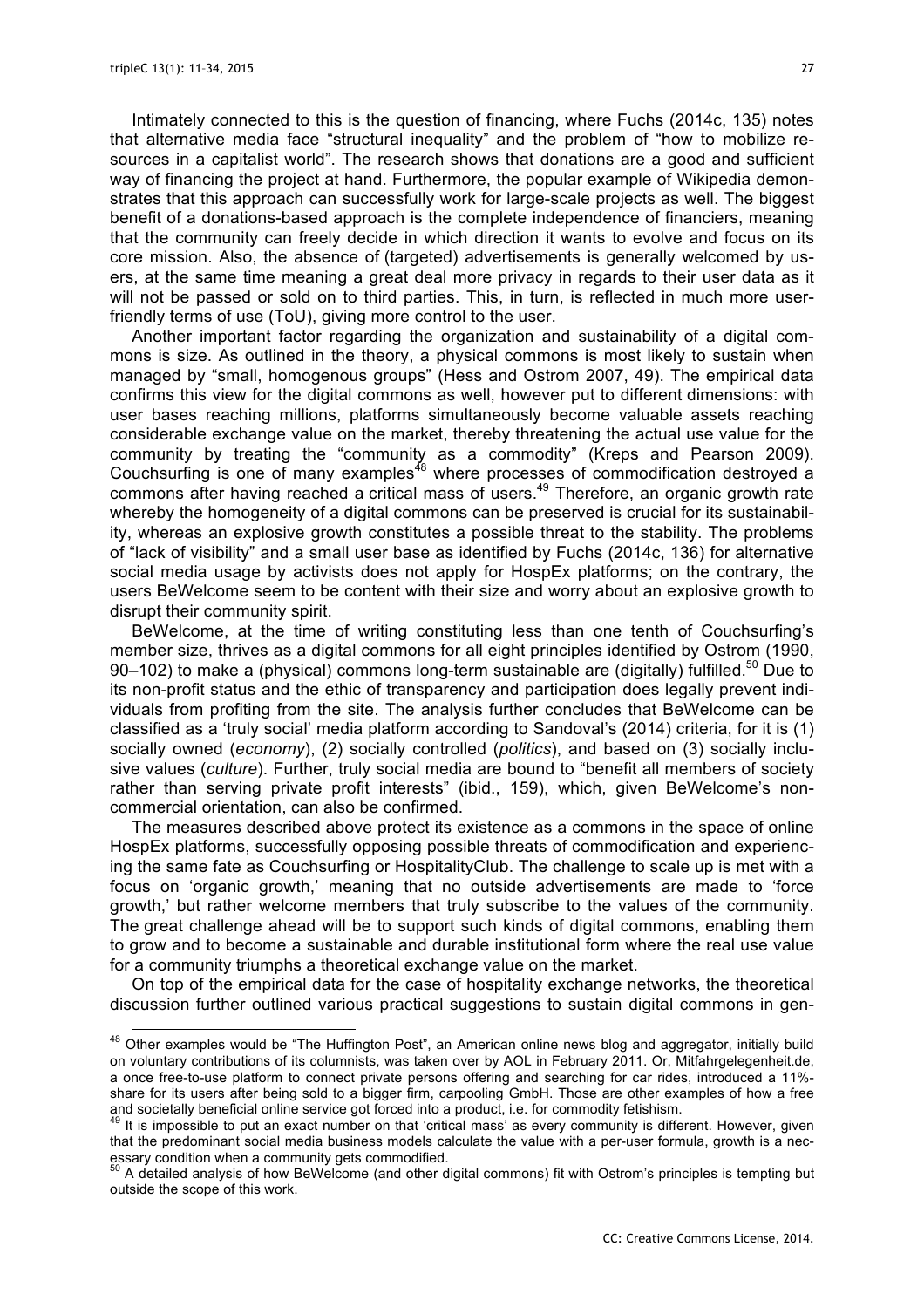eral. Changes in (1) *legislation* advocating more user rights and a stricter data protection, making sure that economic interests do not automatically outdo consumer privacy interests, i.e. *stronger data protection laws*<sup>51</sup> (Fuchs 2014a, 259). Also, a (2) *mandatory* "opt*out" option* giving users the possibility to change platform without paying the switching costs would help, as well as an "opt-in" advertising policy would strengthen every user's possibility of self-determination<sup>52</sup> (Van Dijck 2013, 171–2). Fostering and valuing (3) self-regulation, 53 going beyond the state as well as the market, and (4) *supporting alternative projects* with state funding or donations.<sup>54</sup> On the (5) *technological level*, switching to a *de-centralised strategy* and peer-to-peer technology can safeguard against undemocratic power aggregations in certain states or organisations.<sup>55</sup> A strengthening of an already existing mesh of (6) *corporate watch organisations* (cf. Fuchs 2014b, 261f) would lead to an increasing transparency in terms of economic power and point towards asymmetric power relations.<sup>56</sup> Finally, (7) establishing new sorts of *commons-based governance models* with financial viability and legal standing would help to protect a community's volunteer-work from being privatised as "path of least resistance: familiar, legal and lucrative" (Bollier 2011b, online). Terranova (2013) suggests to de-privatise platforms and give ownership to the users, as they generate the wealth by free labour in the first place. All those measures would make non-commercial Internet project more powerful and popular, resisting commodification processes. The idea of the digital commons would be strengthened for "possessive individualism on the Internet would decrease" (Sevignani 2013, 738), and users would be helped to "reassert control over their community resources" (Bollier 2007, 38). As common-based peer production might be sustainable for the collective, it is not for the individual (Kostakis and Stavroulakis 2013). For the long-term perspective therefore, a commons-friendly and legally structured environment where commoners control their own governance and have ownership is needed.

# **4. Conclusion**

In conclusion, this paper aims to contribute to critical Internet studies by examining the antagonistic struggle between the commons and processes of commodification for the case of hospitality exchange platforms in the light of political economy of communications and critical theory. The work is seen as an exploration of the moral economies underpinning communicative action: Both activity contributing to the commons (being "grounded in practices of gifting, sharing, and caring" and "directed toward collaborative projects that produce material freely accessible to all") as well as on the "forces that deflect, dissipate, or subvert it" (Murdock 2013, 167) constitute cultural production in society. An apparent development during the last three decades, spurred by the spread of neoliberal capitalist ideologies around the

 <sup>51</sup> An example of this is the initiative "*Europe vs. Facebook*", founded by Austrian law students to struggle for more user privacy on the social network Facebook. The initiative asks the Irish Data Protection Commissioner whether Facebook is infringing European data protection law in 23 cases. See http://europe-v-<br>facebook.org/EN/Complaints/complaints.html, accessed May 7th, 2014.

The report "Why Johnny Can't Opt Out: A Usability Evaluation of Tools to Limit Online Behavioral Advertising" concluded that "non of the nine tools we tested empowered study participants to effectively control tracking and behavioural advertising according to their personal preferences" (Leon et al. 2012). This is to say that commercial platform's attempts to define opt-out privacy defaults as the accepted norm is simply because an opt-in option would "impede commercial exploits" (2013, 172) as many site users would not choose to be targeted by advertisements.

 $53$  Examples like BeWelcome or Diaspora\* are actual outcomes of self-regulation and their growth is spurred by the participatory spirit of a relatively small, uniform user-base.

Both financing models are burdened with limitations themselves as donations are an unstable income and state funding can create political pressures. Popular examples like Wikipedia however show that such undertakings are not impossible on a large scale as well.

 $55$  Cf. Meinrath et al. (2011, 478) where the authors argue that broadband connection is simply "too precious a resource to be solely overseen by an oligopoly of profit-driven corporations who must care for their bottom line first and foremost", therefore suggesting policy measures for a "business model neutral infrastructure that allows for public players such as municipalities and non-profits, as well as public-private partnerships and private corporations and philanthropies" to provide Internet services.<br>
<sup>56</sup> WikiLeaks (https://wikileaks.org) is an example on an international non-profit journalistic watchdog organization

that raises a lot of mainstream media attention by leaking secret documents about political and economic power.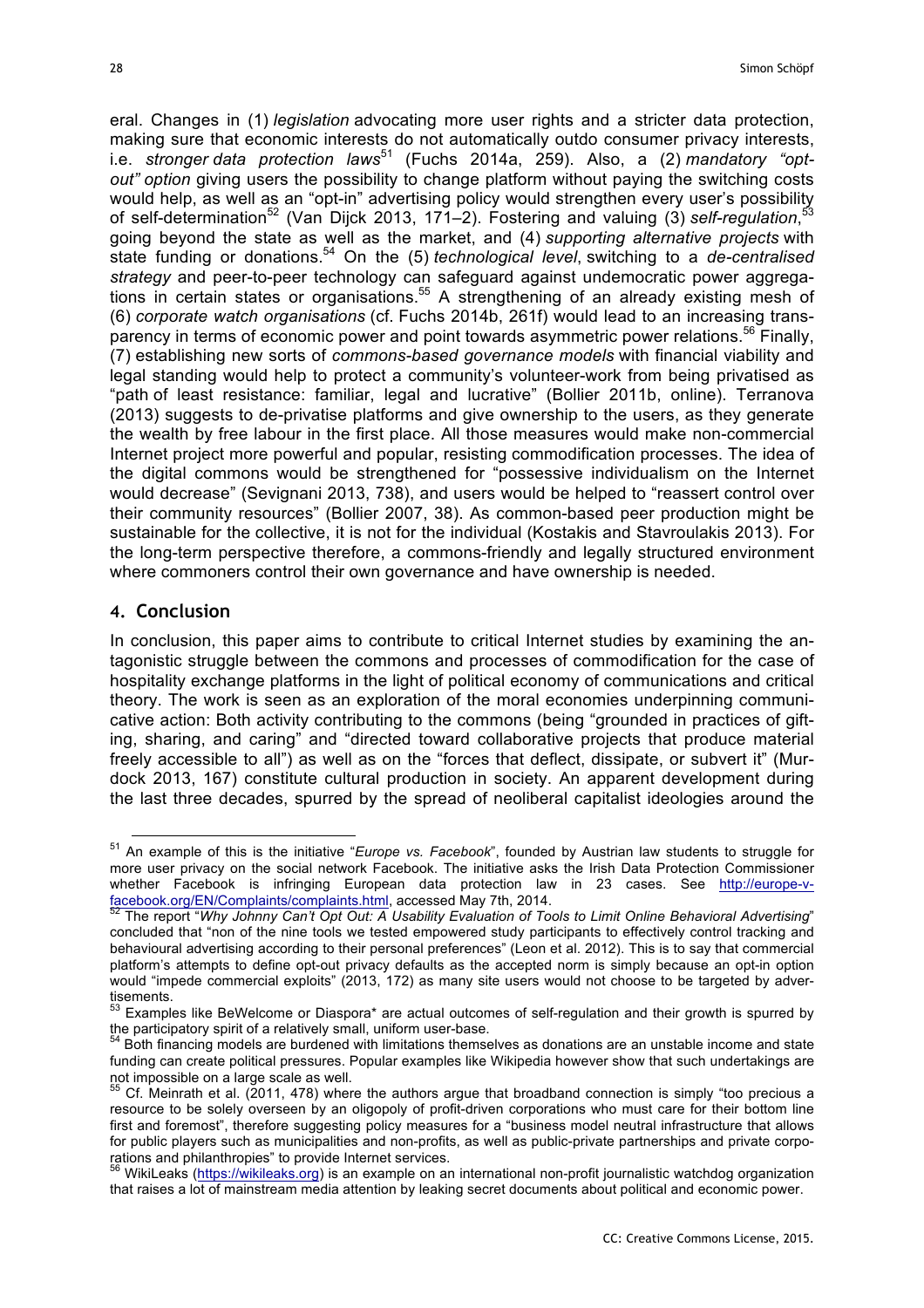globe, has been an intensifying subscription to market values and dynamics, leaving social responsibilities of citizenship to be "comprehensively trumped by the promise of expanded opportunities to consume" (ibid.). As a result, "nonmarket values worth caring about" (Sandel 2012, 9) have been crowded out, particularly values of "altruism, generosity, solidarity, and civic spirit" (ibid., 130), essential to the renewal of public life.

The same developments are also visible for the field of communications. As Kreps (2009; 2011) points out, social media cannot be seen as separate from capitalist institutions, but are rather part of a hegemonic transnational agenda of conservative venture capital reinforcing hierarchies of consumption, thereby viewing online '*communities as commodities'.* This maintains the productive structures of "*communicative capitalism*" (Dean 2009) by continuing the "offline trend rooted in neoliberalist ideals of free markets and deregulation", leading to the "incorporation of sociality, creativity, and knowledge" (Van Dijck 2013, 166).

The research has demonstrated that a move towards the corporate holds true also when looking at the alternative social media space of hospitality exchange platforms, where members of such communities create an exceptionally strong sense of identity connected to the platform.<sup>57</sup> This is where a network becomes a community, leading to potentially strong emotional involvements of users by having them truly believe and live the ideas and values behind it: To literally "*Participate in Creating a Better World, One Couch at a Time".* <sup>58</sup> The influx of venture capital on Couchsurfing, the largest HospEx platform, and the corresponding representation in the media, as well as the integration with the biggest social network, Facebook, all contribute to a remarkable growth rate of the platform.<sup>59</sup> The data analysis showed that the Couchsurfing community as a whole loses more due to the consequences of the commodification process to which it is subject to than it gains.

This is not to say that Couchsurfing stopped delivering value to people and enriching traveler's lives; On the contrary, with a vastly growing community, more people than ever now enjoy the opportunity to experience hospitality exchange on a global scale. This is however to say that the question of ownership and governance does matter greatly for the majority of users being engaged with a community, and even more so for longer-term members. What is lost in the transition is the existence of a project run as a flourishing commons, a cyberutopian dream come true; an example of genuine exchange outside and free from the dominant logic of capital, a space highlighting cultural instead of monetary values, understanding instead of commerce. This space still exists, but instead of outside, now *within* the market. This is insofar problematic as markets "tend to have thin commitments to localities, cultures, and ways of life; for any commons, however, these are indispensable" (Bollier 2011a, online). The voices coming from the Couchsurfing members were affirmative of this statement, noticing that for them, the quality of the community decreases as noticeably as many new members seem not to be familiar with the values the project stated out with, thereby losing its uniqueness on the way. This further manifests in the connection with Facebook as well an increased loss of user privacy and control through updated terms of use and privacy policy. Molz (2012a, 135) describes a Couchsurfer's participation in the community as "forms of resistance to the distancing forces in modern social life;" An incorporation of the means to achieve this seems to be totally at odds to such a spirit.

Couchsurfing's transformation from a commons into a commodity is not only problematic for the very users of the platform, but constitutive for the way users relate to a digital media in general: The potentials of a participatory architecture in '*Web 2.0*' move from benefiting the "*participating citizen"* to benefit the "*corporation, and capitalism more generally"* (Olsson 2014, 204f). The case study shows that even alternative, niche spaces of social networking sites can easily shift from prioritising use-value for the community over exchange-value on the market, small steps in further transforming the Web it into a technology of mass surveil-

<sup>&</sup>lt;sup>57</sup> A member of a community proudly is a "*Couchsurfer*" or "*BeWelcomer*", whereas the same person is unlikely to call him- or herself a "*Facebooker*" or "*Twitterer*", if subscribed to both platforms.

 $58$  Slogan of Couchsurfing, visible beneath the logo of the web site before it was re-designed in 2011.<br><sup>59</sup> There are no official figures for active members available, but as far as the total amount of member profiles i concerned, Couchsurfing was going from a bit over two million in 2011 to seven million in 2014, and an estimated 15 million in 2017.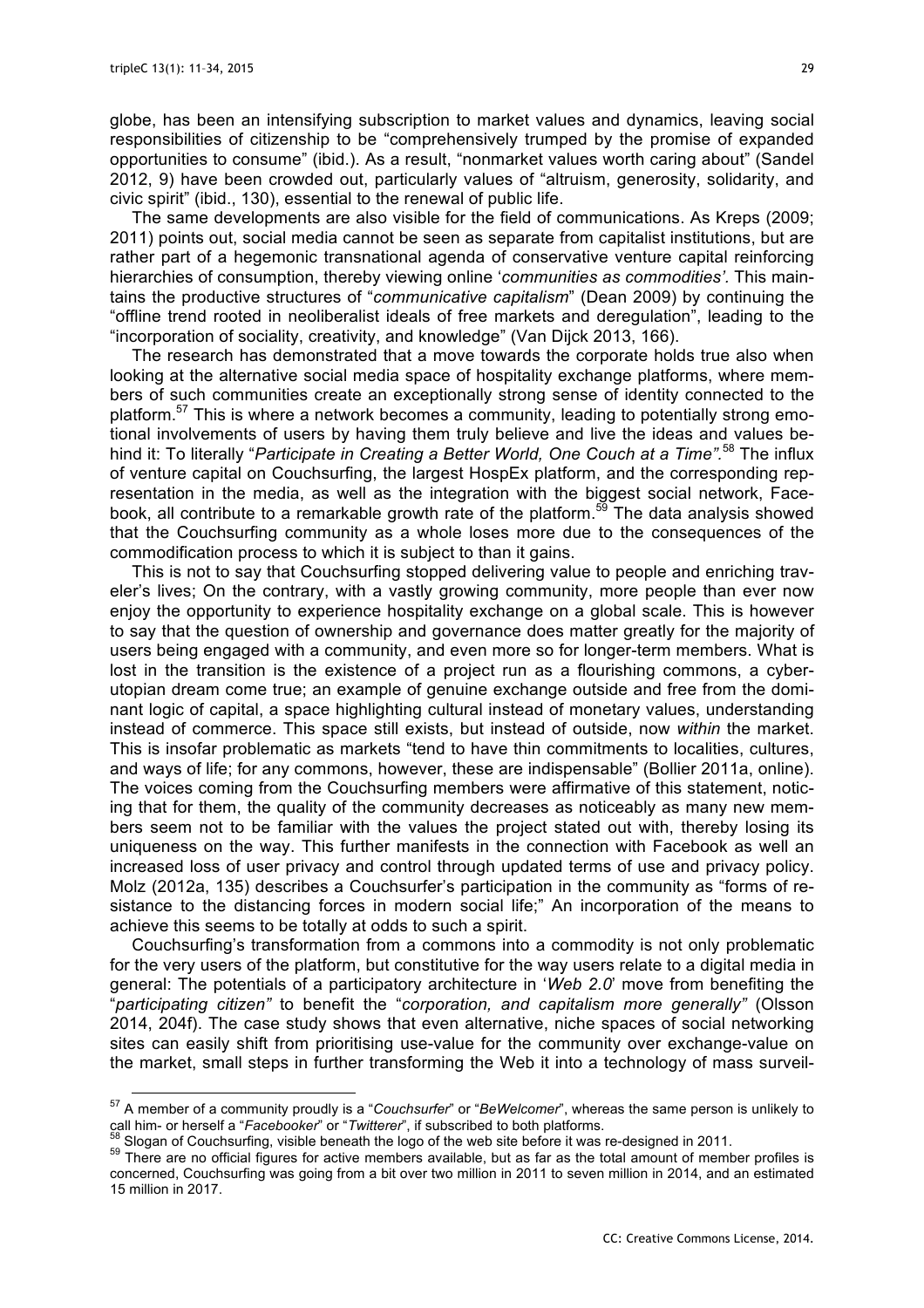lance where personal data is the new currency to be sold to advertisers and agencies (Curran 2012, 59), and where the "tremendous promise of the digital revolution" has been compromised by capitalist appropriation (McChesney 2013, 97).

Although some claim that "relationships, after all, are the one thing you cannot commoditize" (Tapscott and Williams 2006, 44), it is ironic that corporate platforms found that commoditising relationships is precisely "the golden egg their geese produced" (Van Dijck 2013, 16). For corporate platforms, the rhetoric of accumulating *social* capital as an emancipatory benefit for users means in effect is that the owners of platforms are amassing *economic* capital through profiling and behavioural data, the heart of today's social media business mod $e$ ls.<sup>60</sup> Recognising that the value of a given platform in today's social media environment is often articulated "as value per customer" (Van Dijck 2013 36) makes the maximisation of the user base a necessary priority for a corporate platform striving for profits. Apart from the discussed consequences for the composition of a community, this crucially transforms users and their relationship to the platform, from participants delivering use-value into a commodity having exchange-value. Users in the role of "*prosumers*" (Toffler 1980) are exploited for both their active volunteering contributions and their passive user data; users become "doubleobjects of commodification" (Fuchs 2014a, 169), meaning that they are commodities themselves and through this commodification their consciousness becomes increasingly exposed to the commodity logic.

Yet, in all spheres of the social life, commodification processes have always been confounded (Mosco 2005). As much as leaving a book in a café, setting up commons-based Internet project is an example of resistance against commodification. On those lines, Firer-Blaess and Fuchs (2014, 100) argue that it should be the "primary political task for concerned citizens to resist the commodification of everything and to strive for democratising the economy, that is, building a participatory grassroots economy that is not controlled by corporations but the people." The study found this exemplified for the case of hospitality exchange platforms as well, manifested in the non-commercial, non-profit, and open-source platform BeWelcome.

What makes this and other digital commons a viable alternative is the emphasis on community, showing that a "small, homogenous groups" (Hess and Ostrom 2007, 49) are more likely to be able to sustain a commons. The question of size however uncovers a paradoxical face, as a growth in members does potentially lead to an increased value for the community, as there then are more available options for 'surfers' and 'hosts'. But at the same time, if that growth does happen too fast or the community becomes too big, proper community governance becomes a challenge and the community becomes prone for delusion, for not all new members might be in line with the ethics of the community. Therefore, organic and nonforced growth is crucial to a common's sustainability. Besides that, commitments to total transparency, grassroots democracy decision-making, independent financing through donations, software and content openness, a legal non-profit status, and collective administration are amongst the differentiating characteristics to other HospEx networks; those all help to minimise a potential threat of commodification. Because benefits never come without challenges, it is hard to motivate a sufficient number of active volunteers from the mass of passive users,  $61$  a revenue stream based solely on donations is potentially unstable, and development progress is usually slow and cumbersome, given that all members should have their voices heard and respected. But after all, "individuals enter the commons to enjoy the participatory nature of a productive and/or creative endeavour carrying the belief that the involvement of other members alongside with theirs builds a sum that belongs to all and from which

<sup>&</sup>lt;sup>60</sup> For an cinematic introduction to the issue of how today's Internet companies handle user data and what the consequences are for society, see Cullen Hoback's 2013 documentary '*Terms and Conditions May Apply*,' http://tacma.net.<br><sup>61</sup> It is hard to put an exact number as volunteers frequently come and go, but the research estimated that 0,2% of

BeWelcome's member-base actively volunteer. Following a popular explanation, the '*1% rule*' explains that, as a rule of thumb for participation in an given Internet community, only 1% of the users of a website actively create new content, while the other 99% of the participants only lurk. See https://en.wikipedia.org/wiki/1%25\_rule\_(Internet\_culture), accessed November 8<sup>th</sup>, 2014.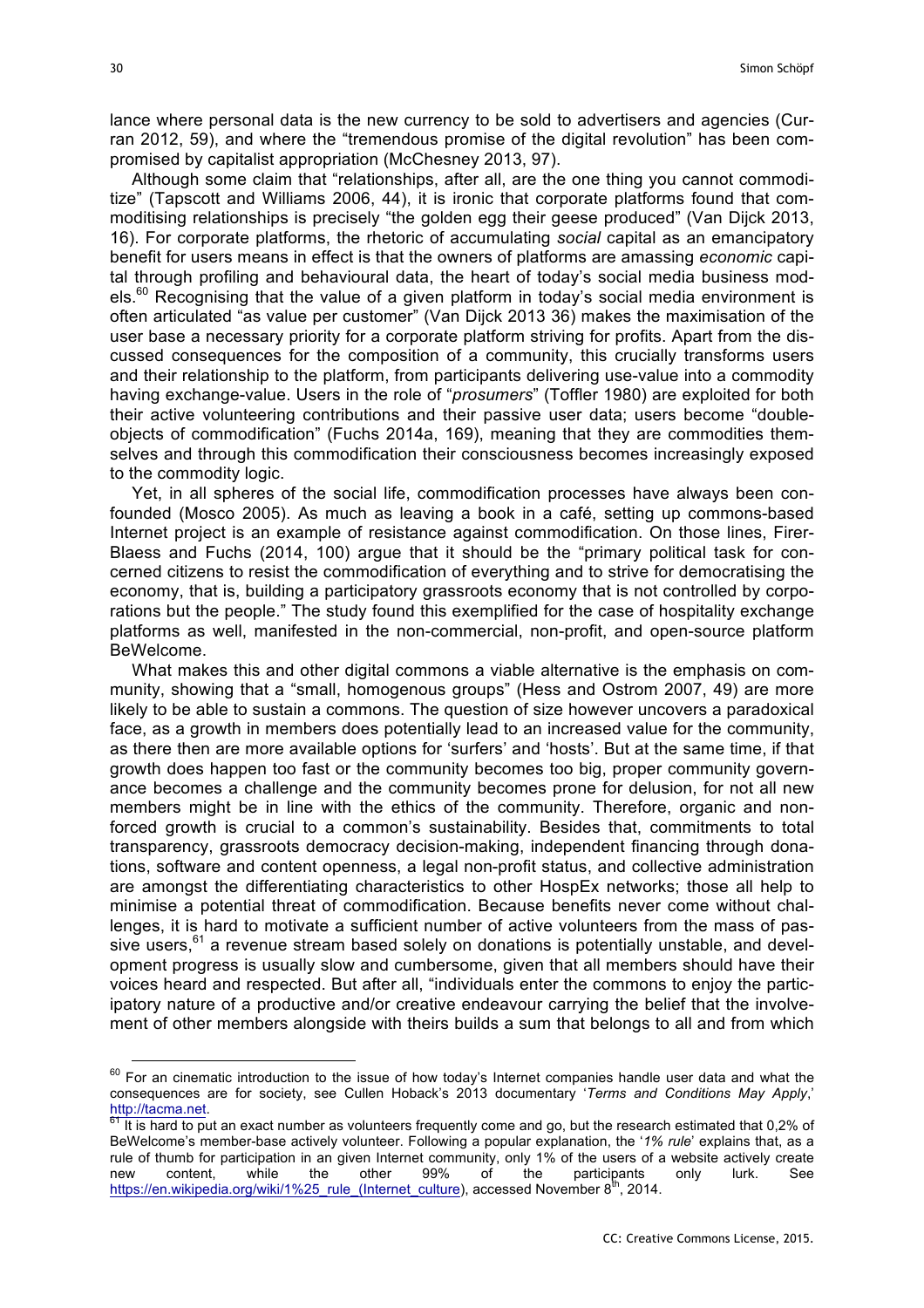all benefit from" (Kostakis and Stavroulakis 2013, 416). The conviction that volunteering time and energy is spent to directly benefit members of a community is at the heart of a digital commons project, and the experience and discussions of hospitality exchange platforms emphasise the importance of having a legal framework in place right from the start, protecting this conviction from forces of commodification.

If Wikipedia only had readers, there simply would be no Wikipedia; the same holds true for hospitality exchange, because for some, being a user is not enough. Actively contributing to an idea that is believed to have intrinsic value and at the same time belongs *to the community* is a driving force for participation; who, after all, would like to be a volunteer for a *company*, such as Facebook of LinkedIn, without payment? This is to say that although a range of participatory technologies in today's "social media" sphere offer the "promise of emancipation", they most often do so "through the discourse and architecture of capitalism" (Feldman 2012, 14). The paper aimed to contribute to the insight that the capitalist character of digital media, the grounding in profit and commodity logic, is "not a necessity, but a historical consequence of the commercial and capitalist organization of the Internet" (Fuchs 2014a, 24). Digital media are spaces of power struggle that are at the same time able to expand the inherent emancipatory potentials, through projects subscribed to the logic of the commons, and jeopardise the digital commons by incorporating them into the logic of capital (Allmer 2013).

BeWelcome is an example of a digital commons project, underlining that the Internet as of today is the most significant nesting place for commons-based innovations (Rifkin 2014). The closing lines should however emphasise that the commons are not to be seen as a mere Internet phenomenon (nor are processes of commodification), $62$  but rather at the "heart of a major cultural and social shift now underway" (Bollier 2014b, online). In that shift, the role of the commons is to change people's attitudes about corporate property rights and neoliberal capitalism—but we need to "do more than simply postulate them—we need to construct them in struggle" (de Angelis 2009 online). On the margins, we already see that commoners start to build a "very different kind of society, project by project" (Bollier 2014b, online). Ostrom's (eg. 1990; 2012) work shows that a commons can be managed in an entirely sustainable way, but the idea of the commons as a "paradigm of social governance appears either utopian or communistic, or at the very least, impractical" (Bollier 2014b, online) to conventional minds.

Castells (2009, 431) concludes that we need to work towards preserving "the commons of communication networks made possible by the Internet, a free creation of freedom lovers." For it is not the idea of the commons that is impractical or utopian, but the neoliberal fantasy of ever-expanding consumption, inflicting social inequity and ecological disruption, amongst other problems, in the process. The thriving platforms of BeWelcome is one of many examples that, albeit being pushed away from public view, cultivate specific niches and are crucial to add to the rich cultural diversity that still populates the Web. The enthusiastic volunteers of BeWelcome participate to "work on a balanced ecosystem and a diversified online sociality" (Van Dijck 2013, 176) and to "advance the public good and the common interests of all" (Fuchs 2014c, 161), thereby counterbalancing the corporate credos by truly working towards making the online world more transparent and user-friendly: *Il faut cultiver notre jardin*.

 $62$  A pressing example are the on-going, massive land-grabs in Africa, Latin America, and Asia by international investors or the governments of Saudi Arabia or China, thereby replaying the English enclosure movement on a global scale.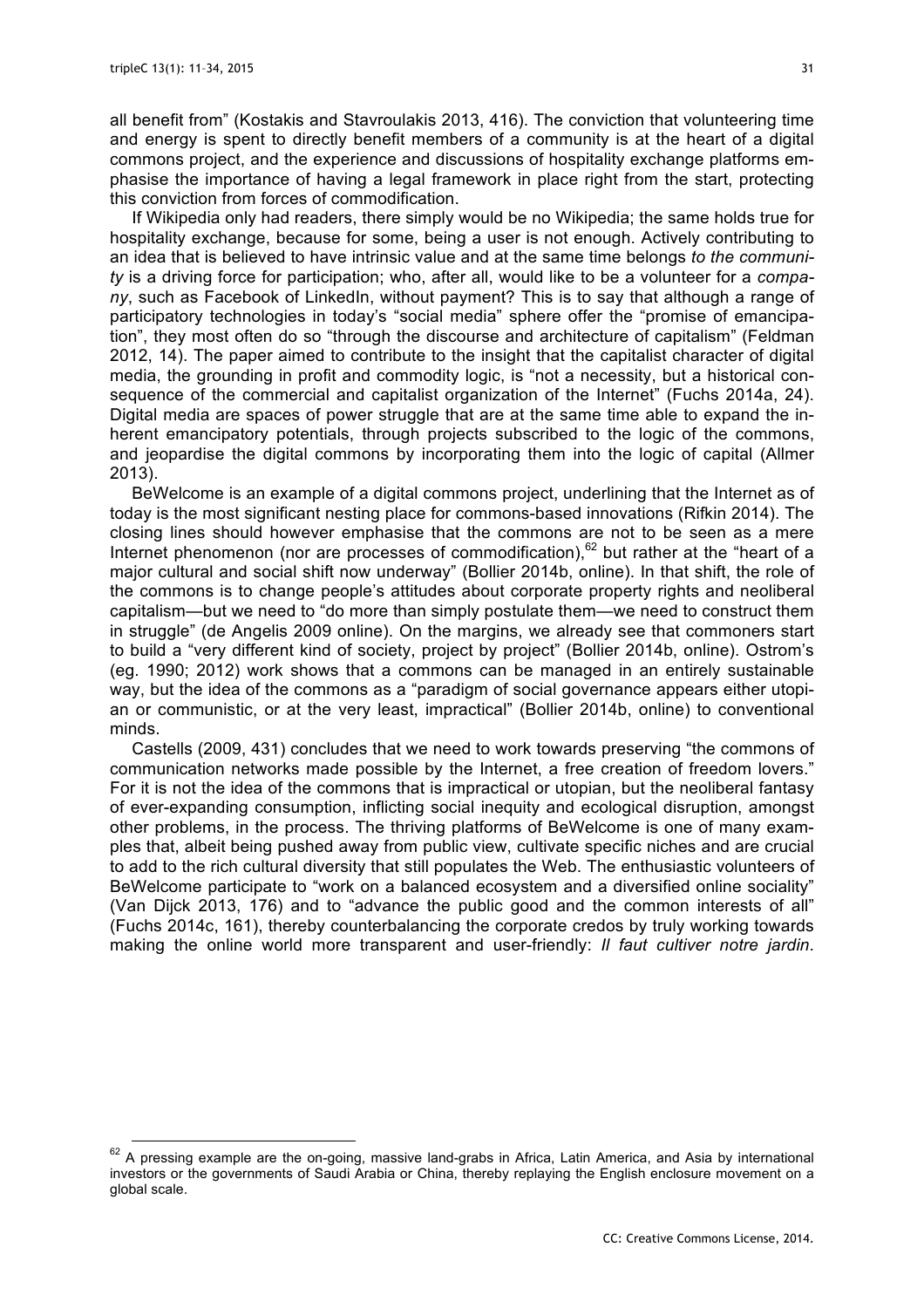#### **References**

Allmer, Thomas. 2013. *(Dis)Like Facebook?.* Salzburg: Universität Salzburg.

- Anderson, Chris. 2010. The Web Is Dead. Long Live the Internet. *Wired*, September. http://www.wired.com/magazine/2010/08/ff\_webrip/all/.
- Bell, David. 2012. Hospitality Is Society. *Hospitality & Society* 1 (2) (January 10): 137–152.
- Bialski, Paula. 2007. *Intimate Tourism: Friendships in a State of Mobility—the Case of the Online Hospitality Network*. Warsaw: University of Warsaw.
- Bialski, Paula. 2012. *Becoming Intimately Mobile*. *Warsaw Studies in English Language and Literature*. Frankfurt am Main: Peter Lang.
- Bollier, David. 2007. The Growth of the Commons Paradigm. In *Understanding Knowledge as a Commons*, ed. Charlotte Hess and Elinor Ostrom. Cambridge, MA: MIT Press.
- Bollier, David. 2011a. The Commons, Short and Sweet. *Bollier.org*. http://bollier.org/commons-shortand-sweet.
- Bollier, David. 2011b. Requiem for CouchSurfing?. *Bollier.org*. http://bollier.org/requiem-couchsurfing.
- Bollier, David. 2014a. Lessons From the Corporatization of Couchsurfing. *Bollier.org*. http://bollier.org/blog/lessons-corporatization-couchsurfing
- Bollier, David. 2014b. The Commons as a Rising Alternative to State and Market. *Huffington Post*. http://www.huffingtonpost.com/david-bollier/post\_7339\_b\_5144053.html?1397478807.
- Boyle, James. 2008. *The Public Domain: Enclosing the Commons of the Mind*. New Haven: Yale University Press.
- Briggs, Asa. 1960. Fisher Memorial Lecture. *University of Adelaide*.
- Bruns, A, T Highfield, and R A Lind. 2012. Blogs, Twitter, and Breaking News: the Produsage of Citizen Journalism. *Produsing Theory in a Digital World: The Intersection of Audiences and Production in Contemporary Theory* 80 (2012): 15–32.
- Bruns, Axel. 2008. *Blogs, Wikipedia, Second Life, and Beyond*. New York: Peter Lang.
- Castells, Manuel. 2009. *Communication Power*. Oxford: Oxford University Press.
- Chen, De-Jung. 2012. Global Concept, Local Practice: Taiwanese Experience of CouchSurfing. *Hospitality & Society* 1 (3) (February 16): 279–297.
- Curran, James. 2012. Rethinking Internet History. In *Misunderstanding the Internet*, ed. James Curran, Natalie Fenton, and Des Freedman, 34–65. London: Routledge.
- de Angelis, Massimo. 2009. The Tragedy of Capitalist Commons. *Turbulence*. http://turbulence.org.uk/turbulence-5/capitalist-commons/.
- Dean, Jodi. 2009. *Democracy and Other Neoliberal Fantasies*. Durham: Duke University Press.
- Deuze, Mark. 2006. Participation, Remediation, Bricolage: Considering Principal Components of a Digital Culture. *Information Society* 22 (2): 63–75.
- Farooq, Kareem. 2012. Banking on Hospitality: CouchSurfing as a (Neo)Human Economy of Convivial Connectivity. Edinburgh: University of Edinburgh.
- Feldman, Zeena. 2012. Beyond Freedom and Oppression—Social Media, Refusal, and the Politics of Participation. In *Selected Papers in Internet Research*. Vol. 2. Association of Internet Researchers.
- Firer-Blaess, Sylvain, and Christian Fuchs. 2014. Wikipedia: an Info-Communist Manifesto. *Television & New Media* 15 (2) (January 9): 87–103.
- Foucault, Michel. 1980. *The History of Sexuality*. Vol. Volume I. New York: Vintage.
- Fuchs, Christian. 2009. Information and Communication Technologies and Society: a Contribution to the Critique of the Political Economy of the Internet. *European Journal of Communication* 24 (1): 69–87.
- Fuchs, Christian. 2011. *Foundations of Critical Media and Information Studies*. New York: Routledge.
- Fuchs, Christian. 2012. Dallas Smythe Today—the Audience Commodity, the Digital Labour Debate, Marxist Political Economy and Critical Theory. Prolegomena to a Digital Labour Theory of Value. *tripleC—Cognition, Communication, Co-Operation* 10 (2) (September 19): 692–740.
- Fuchs, Christian. 2014a. *Social Media: a Critical Introduction*. London: SAGE Publications.
- Fuchs, Christian. 2014b. *Digital Labour and Karl Marx*. New York: Routledge.
- Fuchs, Christian. 2014c. *OccupyMedia! The Occupy Movement and Social Media in Crisis Capitalism.* Winchester: Zero Books.
- Garnham, Nicholas, and Christian Fuchs. 2014. Revisiting the Political Economy of Communication. *tripleC—Cognition, Communication, Co-Operation* 12 (1) (February 13): 102–141.
- Ghoshal, Raj Andrew. 2012. "Surf's Up." *Contexts* 11 (2) (May 18): 66–68.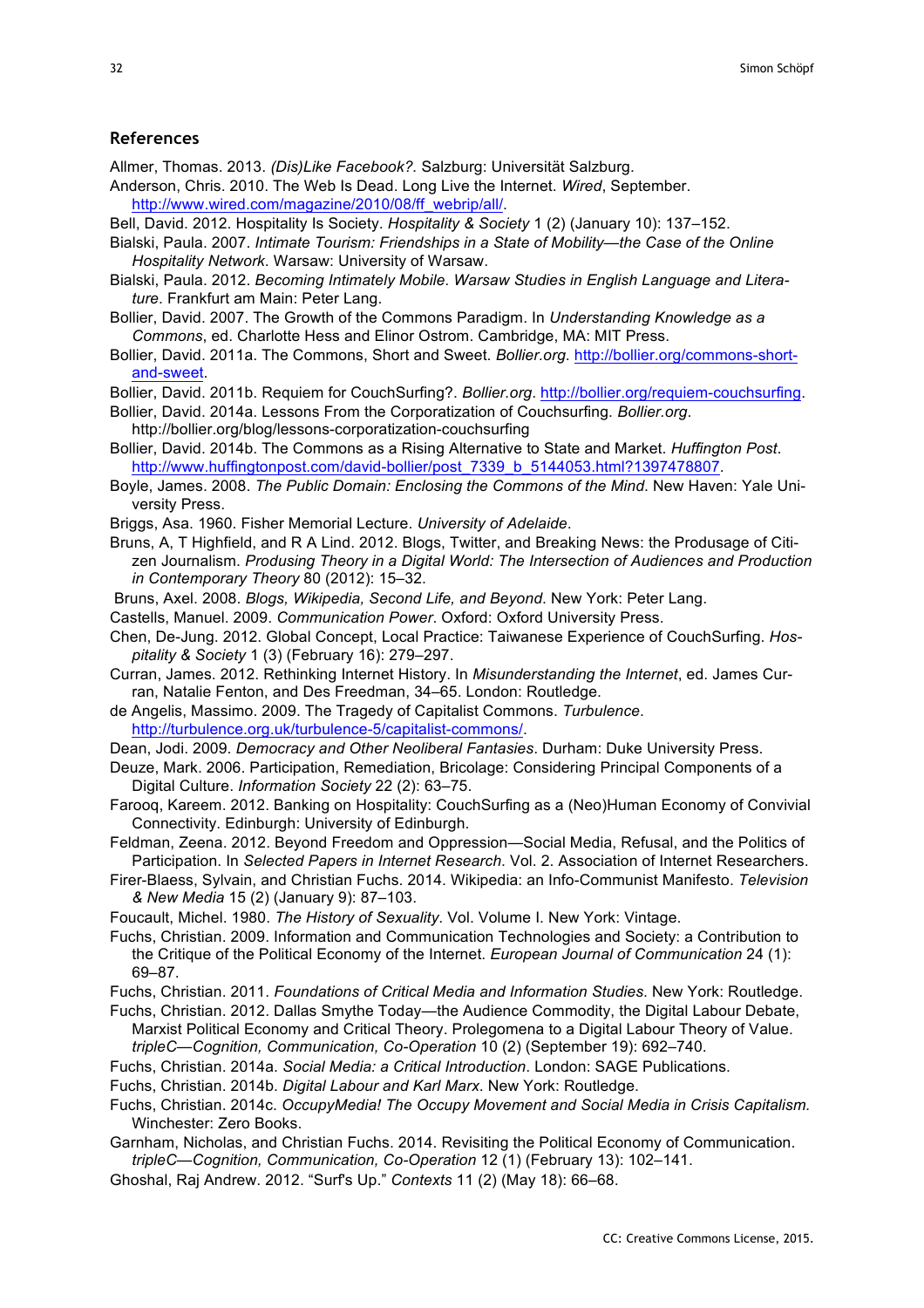Gillespie, Tarleton. 2010. "The Politics of 'Platforms'." *New Media & Society* 12 (3): 347–364. Hardt, Michael, and Antonio Negri. 2000. *Empire*. Harvard: Harvard University Press.

- Hardt, Michael, and Antonio Negri. 2009. *Commonwealth*. Harvard: Harvard University Press.
- Hess, Charlotte, and Elinor Ostrom, eds. 2007. *Understanding Knowledge as a Commons*. Boston: MIT Press.

Hyde, Lewis. 2010. *Common as Air*. New York: Macmillan.

- Kostakis, Vasilis, and Stelios Stavroulakis. 2013. The Parody of the Commons. *tripleC—Cognition, Communication, Co-Operation* 11 (2) (August 23): 412–424.
- Kreps, David. 2011. Social Networking and Transnational Capitalism. *tripleC—Cognition, Communication, Co-Operation* 9 (2) (December 9): 689–701.
- Kreps, David, and Erika Pearson. 2009. Community as Commodity: Social Networking and Transnational Capitalism. In *Virtual Social Networks: Mediated, Massive and Multiplayer Sites*, 155–174. London: Palgrave.
- Kühner, Anja, Jean-Louis Pagès, and D Schmidbauer. 2010. *(Fast) Gratis Reisen*. Frankfurt: abcverlag GmbH.
- Leon, Pedro, Blase Ur, Richard Shay, Yang Wang, Rebecca Balebako, and Lorrie Cranor. 2012. *Why Johnny Can't Opt Out: a Usability Evaluation of Tools to Limit Online Behavioral Advertising*.. Austin, Texas: ACM Press.
- Liu, Jingqi. 2012. The Intimate Stranger on Your Couch: an Analysis of Motivation, Presentation and Trust Through Couchsurfing. Edited by Christian Christensen. Uppsala: Uppsala Universitet.
- Lynch, Paul, Jennie Germann Molz, Alison Mcintosh, Peter Lugosi, and Conrad Lashley. 2011. Theorizing Hospitality. *Hospitality & Society* 1 (1) (January 28): 3–24.
- Mansell, Robin. 2012. *Imagining the Internet*. Oxford: Oxford University Press.
- Marvelous, Roy. 2013. Will Couchsurfing Implode? *Medium.com*. https://medium.com/pop-ofculture/d31466650b5a.
- Marx, Karl. 1997. *Writings of the Young Marx on Philosophy and Society*. Indianapolis: Hackett Publishing.

McChesney, Robert W. 2013. *Digital Disconnect*. New York: The New Press.

- Meinrath, S D, J W Losey, and V W Pickard. 2011. Digital Feudalism: Enclosures and Erasures From Digital Rights Management to the Digital Divide. *CommLaw Conspectus*.
- Molz, Jennie Germann. 2012a. Solidarity on the Move: Technology, Mobility and Activism in a Hospitality Exchange Network. In Mobility and Communication Technologies in the Americas, edited by Vannini, Phillip, Lucy Budd, Christian Fisker, Paola Jirón, Ole B. Jensen. New York: Peter Lang.
- Molz, Jennie Germann. 2012b. *Travel Connections: Tourism, Technology and Togetherness in a Mobile World*. *International Library of Sociology*. New York: Routledge.
- Molz, Jennie Germann. 2012c. "CouchSurfing and Network Hospitality: "It's Not Just About the Furniture"." *Hospitality & Society* 1 (3) (February 16): 215–225.
- Mosco, Vincent. 1996. *The Political Economy of Communication*. London: Sage.
- Mosco, Vincent. 2005. *The Digital Sublime*. Cambridge: MIT Press.
- Mosco, Vincent. 2009. *The Political Economy of Communication*. Second Edition. London: Sage.
- Murdock, Graham. 2013. "Communication in Common." *International Journal of Communication* 7 (0) (January 15): 19.
- Olsson, Tobias. 2014. "'The Architecture of Participation': for Citizens or Consumers?." In *Critique, Social Media and the Information Society*, edited by Christian Fuchs and Marisol Sandoval. London: Routledge.
- Olsson, Tobias, ed. 2013. *Producing the Internet*. Gothenburg: NORDICOM.
- Ostrom, Elinor. 1990. *Governing the Commons: the Evolution of Institutions for Collective Action*. *Political Economy of Institutions and Decisions*. Cambridge: Cambridge University Press.
- Ostrom, Elinor. 2012. *Future of the Commons*. Institute of Economic Affairs.
- Prodnik, Jernej A. 2014. A Seeping Commodification: the Long Revolution in the Proliferation of Communication Commodities. *tripleC—Cognition, Communication, Co-Operation* 12 (1) (February 21): 142–168.
- Rheingold, Howard. 2000. *The Virtual Community*. 2nd ed. Boston: MIT Press. http://www.rheingold.com/vc/book/intro.html.

Rifkin, Jeremy. 2014. *The Zero Marginal Cost Society*. London: Palgrave Macmillan.

Rosen, Devan, Pascale Roy Lafontaine and Blake Hendrickson. 2011. CouchSurfing: Belonging and Trust in a Globally Cooperative Online Social Network. *New Media & Society* 13 (6) (September 4): 981–998.